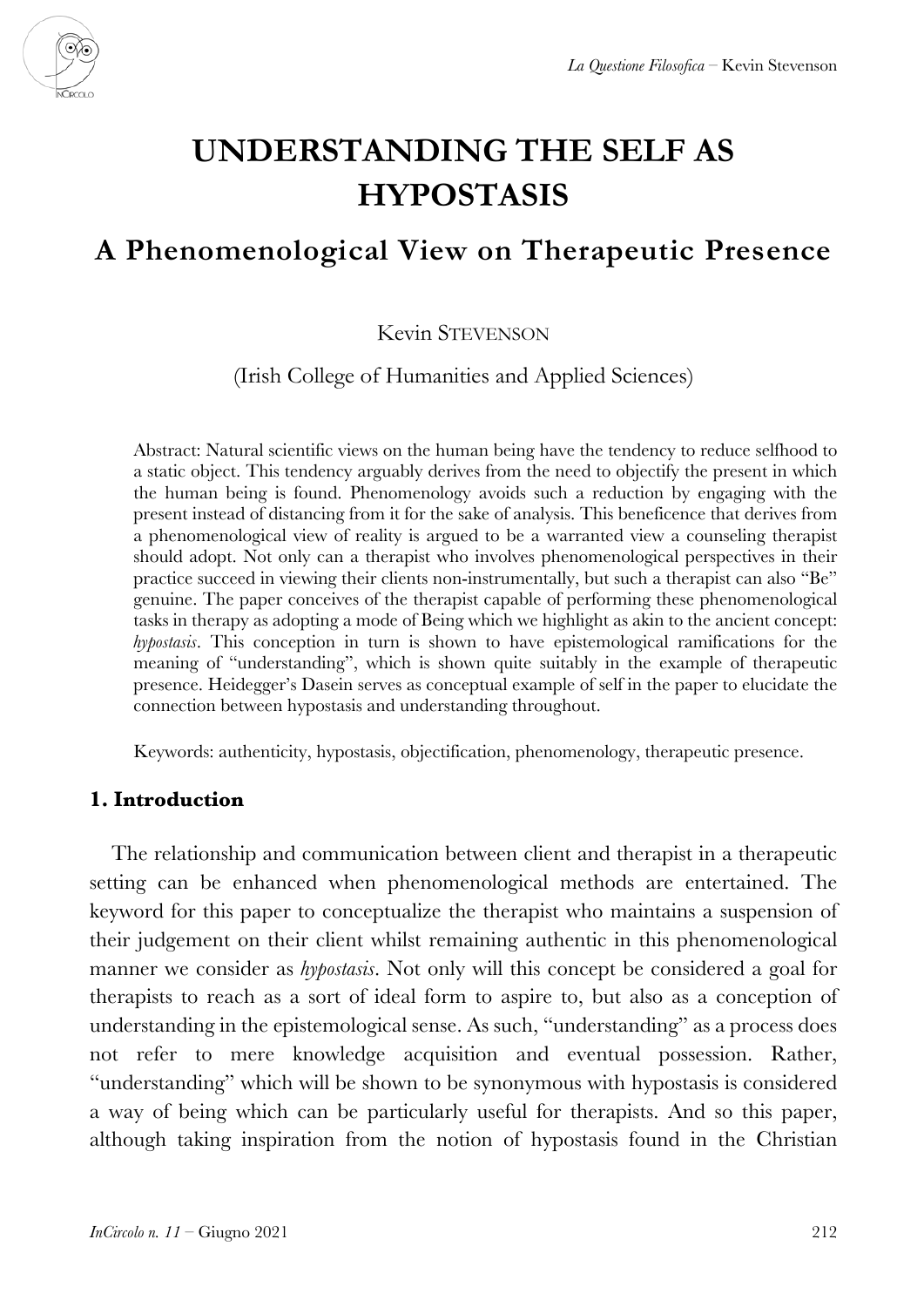conceptualization of the  $Trinity$ ,<sup>1</sup> does not delve into the issues of anhypostasis or enhypostasis which are concepts that aim to describe Jesus' humanity or Jesus' human nature. The paper aims to consider an interpretation of the human self's nature as hypostasis, through its place in the present moment and seeing this interpretation's importance in the example of counselling therapy.

It should be historically pointed out that De Tavernier informs of Hubert Eugene Langan's observation in "The Philosophy of Personalism and Its Educational Applications" that the concept of "person" for the ancient Roman philosopher Boethius derived from two different sources; the first as the Greek hypostasis (thus the Latin substantia, referring to individuality) and the second from the Latin: persona, translating to hypostasis but originally meaning mask.2 We can see from these translations why the Trinity caused historical disputes, as the three hypostases (Father, Son and Holy Spirit) conflicted with the Nicene doctrine of the unity of substance within the Trinity, resulting in the 381 A.D. First Council of Constantinople to determine if the word persona and prosopon (its Greek equivalent) were synonymous with hypostasis.<sup>3</sup>

This paper aims to consider hypostasis as a form or mode of being akin to the three hypostases in the Trinity, but applies this notion of hypostasis to human existence and communication, specifically in a therapeutic setting. To do this, hypostasis is considered synonymous with understanding which will be shown to have implications for how we understand "understanding" itself, but also more specifically its possible role in human interaction and existence within therapeutic settings. Hypostasis is essentially conceived as a fluid mode of existence in which a therapist does not embrace a fixed stature to reduce themselves to their role as therapist. This lack of fixity concomitantly prevents therapists from observing their clients in a fixed manner for reductive purposes. As seen with the hypostatic personalities of Berne's ego states, in which individuals oscillate between Child, Parent, and Adult in virtue of these states being phenomenologically coherent systems of feelings linked to given individuals, $4$  this paper propounds the practicality of such oscillation in itself as helpful to prevent judgement and reduction of clients in therapeutic settings through an effective therapeutic presence.

<sup>&</sup>lt;sup>1</sup> The Trinity considers that the Father, the Son, and the Holy Spirit are hypostases of God in the Christian tradition.

<sup>2</sup> Johan DE TAVERNIER, *The Historical Roots of Personalism*, in "Ethical Perspectives", 16, 3, 2009, p. 389.

<sup>3</sup> *Ibidem*

<sup>4</sup> Eric BERNE, *Transactional Analysis in Psychotherapy: A Systematic Individual and Social Psychiatry*, The Guernsey Press, Guernesey 1961, p. 17.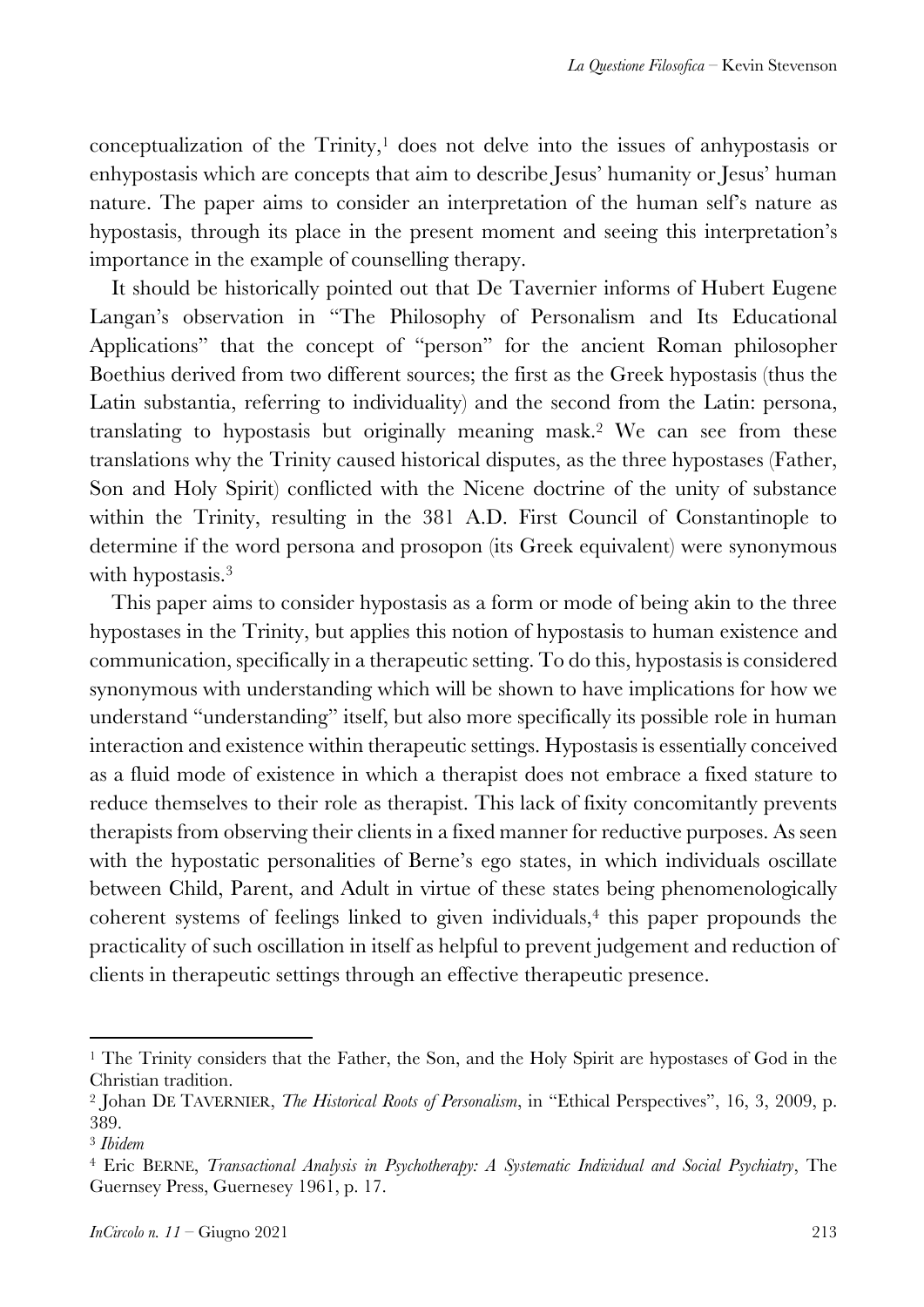The benefits of a therapist holding this phenomenological lens as hypostasis for a conception of understanding in therapy will be elucidated through a Heideggerian support of Dasein throughout the paper. To do this, this paper will firstly provide an overview on the semantics of the term hypostasis and its synonymity with understanding, aiming to conceive hypostasis and understanding alike as a mode of being. Secondly, it will show how phenomenology is able to avoid an objectifying approach to experience by countering a causally based scientific one, which is shown to be crucial for therapy. Thirdly, it will show how this de-objectification provides for a different conception of the human being from the strictly Modern Cartesian one, and the ramifications this has in therapy. Finally, it will show why authenticity for the human condition depends on phenomenology to de-objectify the present in order to "reach the essence of what humanly stands before us".

# **2. Hypostasis as a Concept and a Way of Being in the Present**

To investigate the semantics of the term "hypostasis", we may start by observing how Flynn highlights Sartre's analysis of the term "existence", revealing how "ex" can refer to "exiting" and "sistere" can refer to "standing"; "existence" can refer therefore to "standing out" and thus we as existing humans are more than ourselves in virtue of our consciousness being in motion beyond the present towards the future and its possibilities.5 For the sake of "hypostasis" we also need to notice that we can take the suffix "stand" within the state verb "understand" to also refer to "stasis", thus fixity, which we can see present as the second part of "hypostasis" as a compound noun. It is in this term that "standing" or "sistere" receives a different meaning, one of conflict, or inertia. The "hypo", as holding a meaning of being "beneath", changes the meaning of "standing" to one of a "standing not yet identified" or an "educated guess" as to what is standing in front of us in our observation (just as hypothesis can be considered a thesis or argument not yet proven).

Therapists who activate this transcendental sense of observation can engage with those clients sitting in front of them with a sense of humility as no possible judgements are entertained to be placed on the client, since any attempt of attaining knowledge on the client is suspended. Identity of the client for a therapist in this hypostatic sense then refers, in a Levinasian sense, to one that is a departure and a return to itself as the therapist departs from their own presuppositions and returns to themselves

<sup>5</sup> Thomas R. FLYNN, *Existentialism: A Very Short Introduction*, Oxford University Press, Oxford 2006, p. 108.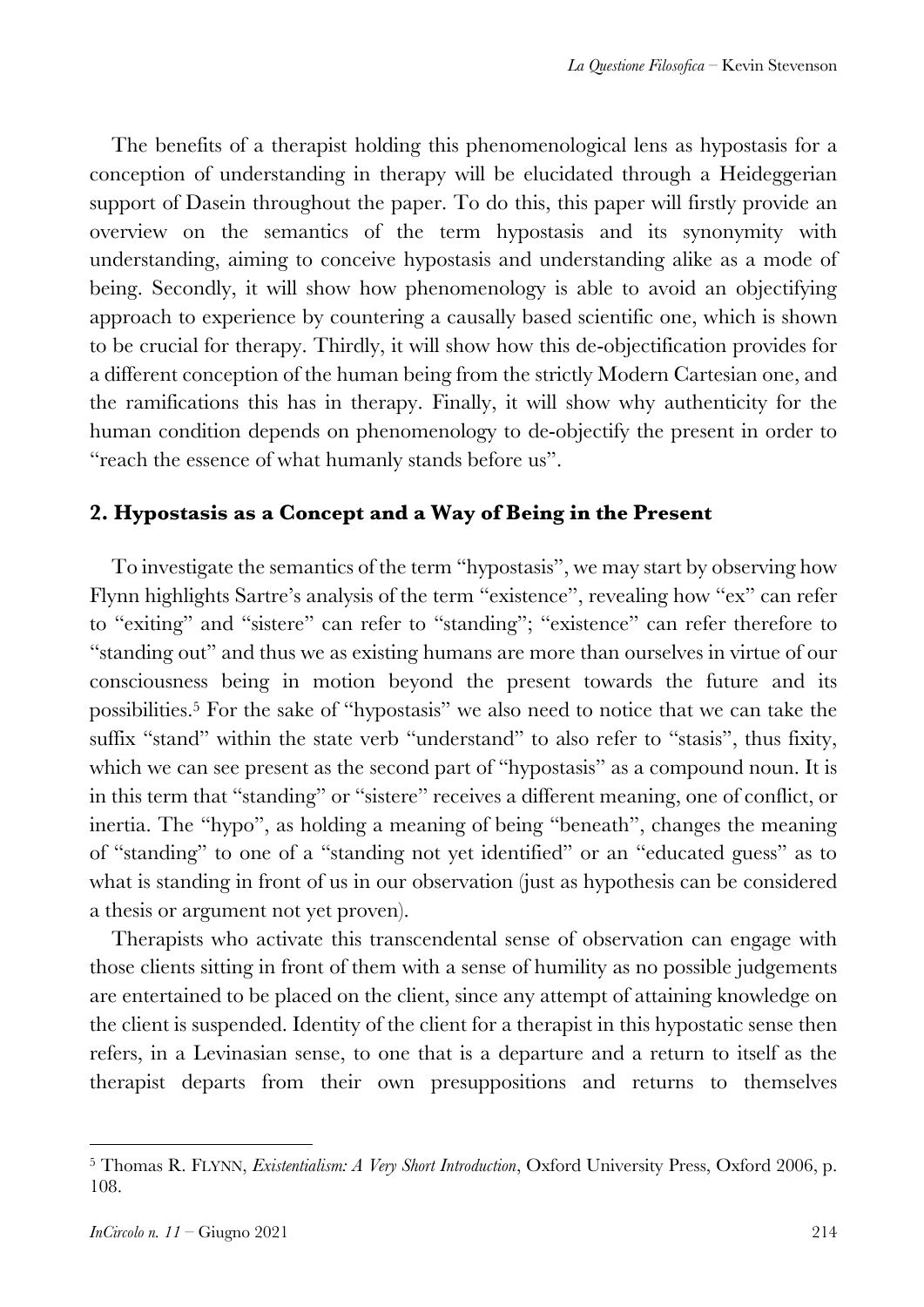continually.6 This is much like how the Trinity functions in which The Son as a hypostasis of God, will oscillate between itself and the concept of God, yet still communicate God whilst being The Son. Such oscillation requires an openness to possibility and a fluidity that does not reduce one concept over the other.

In therapeutic terms, the present moment is important for reaching hypostasis' mode of fluidity, as Letteri informs of the importance of Frank Schalow's consideration that our openness, an openness that is characteristic of hypostasis, involves a propelling the self into an ecstatic disclosedness of the present, or "there".7 This movement into the present aligns with Levinas' conception of the present as an enchainment that is in relation to itself.8 Hypostasis as a result of this enchainment leads to an existent that is anonymous, which is why Levinas states:

The present is the event of hypostasis. The present leaves itself-better still, it is the departure from self […] The present rips apart and joins together again […] Positing hypostasis as a present is still not to introduce time into being […] a function of hypostasis, the ego stands directly outside the oppositions of the variable and the permanent, as well as outside the categories of being and nothingness. The paradox ceases when one understands that the "I" is not initially an existent but a mode of existing itself, that properly speaking it does not exist. To be sure, the present and the "I" turn into existents, and one can form them into a time, so that they have time like an existent.<sup>9</sup>

It is from this conception of hypostasis and the present being so intrinsically linked that we can take "understanding" (as an interpretation of hypostasis and vice-versa), to go beyond its commonly understood notions as a stative verb (i.e., I understand you), as a noun (i.e., Understanding is important for human communication), and as an adjective, (i.e., I am an understanding entity), to a new conception of understanding as a dynamic verb (i.e., I am understanding you). This new conception of understanding, though grammatically incorrect in Modern English usage, takes the human being as embodied, engaged, and as an intentional meaning-making being who is historical and found to be embedded in social contexts, thus a being who acts on motivations, not merely cause and effect and knowledge possession.<sup>10</sup> Understanding in this context can thus be considered akin to a Vichian approach to knowledge, thus one which emphasizes that knowledge or truth possession requires the capacity of the person in

<sup>6</sup> Emmanuel LÉVINAS, *Time and the Other* [1947], tr. eng. Richard A. Cohen, Pittsburgh 1987, p. 55.

<sup>7</sup> Mark LETTERI, *Heidegger and the Question of Psychology: Zollikon and Beyond,* Value Inquiry Book Series, vol. 200, Rodopi, New York 2009, p. 77.

<sup>8</sup> LÉVINAS, *Time and the Other*, p. 56.

<sup>9</sup> *Ivi*, p. 52.

<sup>10</sup> Dermot MORAN, *Defending the Transcendental Attitude: Husserl's Concept of the Person and the Challenges of Naturalism*, in "Phenomenology and Mind", 7, 2014, p. 43.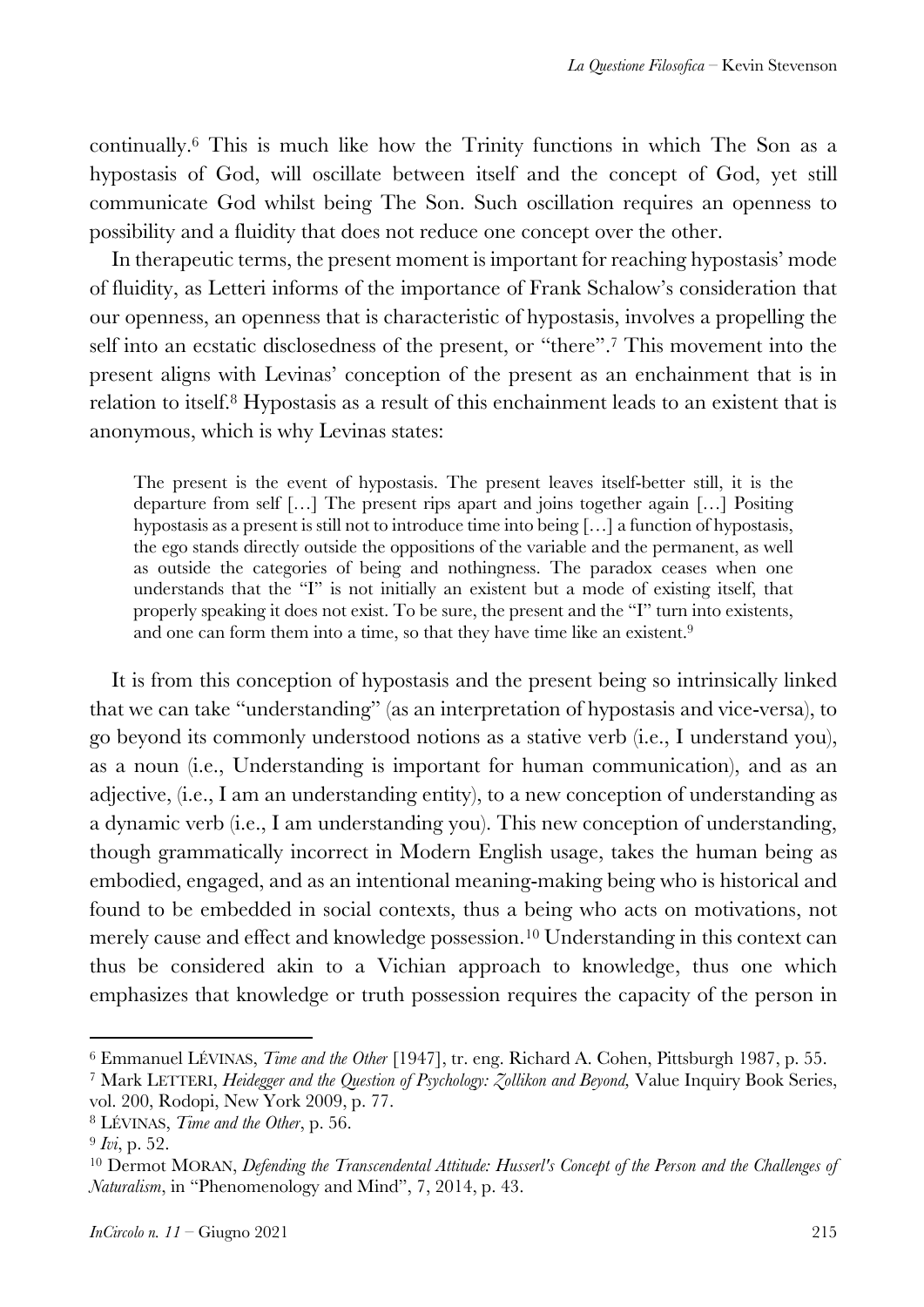possession of it to construct or even reconstruct that which the knowledge or truth related to.11 Knowledge of a client thus involves the therapist constantly creating a relationship with the client through an openness and fluid process of understanding, trust, and empathy that is never fully possessed. We can take this conception of understanding derived from phenomenology as a key insight into how we can accept understanding as equating with hypostasis and how a therapist can enter this oscillating state.

What we experience then, phenomenology reveals, and it is contextualized in an implicit way, and so phenomenology involves horizons that are evolving constantly rather than fixed.12 These horizons demand a non-objectified present for their grasping. Phenomenology allows us to engage with a non-objectified present because it can shift our understanding of understanding (our metaunderstanding).

Using semantics, one useful approach to understanding the "understanding" involved in this phenomenological view of hypostasis is by taking the translation of "understand" in Spanish, "entender", and replacing the vowel "E" at the start of the word with "I". This has no phonetic or semantic consequence, and we see that "understanding" can then be taken as "entending" or for our purposes, "intending", which can be synonymous in English with the noun "intentionality". Phenomenology thus allows us to see that "understanding" is not based on a mere substance dualism in which the mind performs or undergoes this process alone. Rather, in accessing consciousness' intentional structure, phenomenology can allow us to consider "understanding" as a "way of being" that depends on an interwoven mind and body, instead of mere acquisition of knowledge; hence the mentioning of the alternative creative and imaginative Vichian approach to knowledge above.

Perceiving reality as an object can be considered to equate with and depend on experiencing the present moment as an object as well, along with everything else found within such immediate experience. Perception here does not limit itself to sight, as it is the final interpretation of reality through the senses finally conceived by the mind that produces the final judgement. The objectification of reality has become a tenet of Modernity and is remnant in today's perceptions of the world in a myriad of ways throughout the contemporary cultures of the planet. Approaching what is found in reality, including other humans, from a natural scientific point of view, bases itself on presuppositions, such as the notion that everything in reality has a calculable objective

<sup>&</sup>lt;sup>11</sup> Alexander L. GUNGOV, *Patient Safety: The Relevance of Logic in Medical Care*, Verlag, Stuttgart 2018, p. 21.

<sup>12</sup> Simon CRITCHLEY and Timothy MOONEY, *Chapter 13 Deconstruction and Derrida*, in Richard KEARNEY (edited by), *Continental Philosophy in the 20th Century* , vol. 8, Routledge, London 1994, p. 372.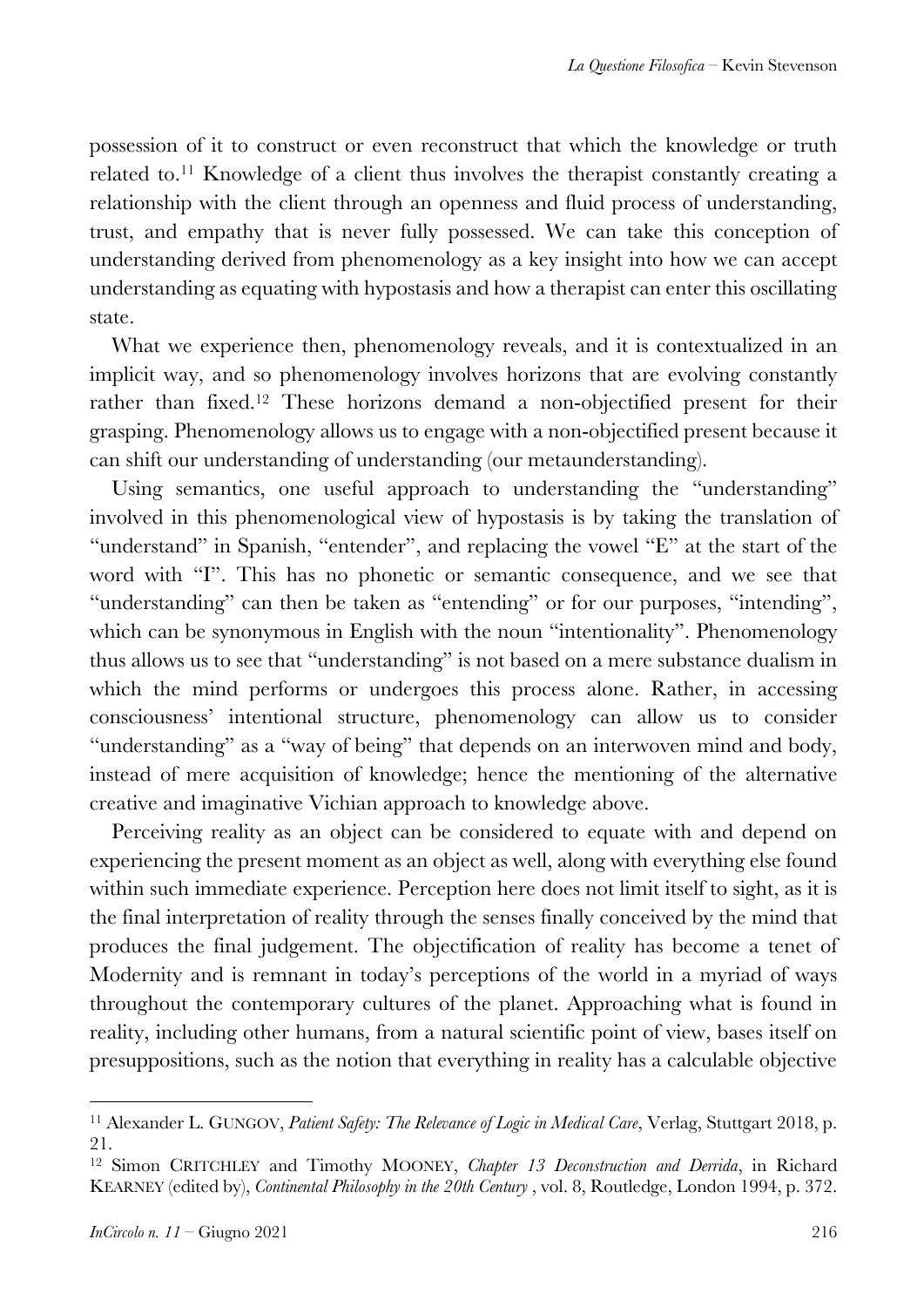nature.13 It has to some extent been normalized as the "coherent" way of experiencing and understanding the world as we can see in the examples of private property and material consumption. In terms of how we view other humans, this can be seen in the necessary reductions and categorizations of mental illness in the DSM-V to the labelling of individuals as "homeless" objects who disrupt the mechanics of society. Such views threaten therapeutic presence by placing a veil over the transparency between individuals. Therapeutic presence aims for purity rather than skewed obscurity, which is why Meller and Porges define it as: «therapists being fully in the moment on several concurrently occurring dimensions, including physical, emotional, cognitive, and relational».14

Phenomenology is an important method for perceiving reality in such a way as to avoid such reductive objectification of persons. Its importance in therapy pertains to the notions of how the phenomenological method is able to de-objectify the present. Phenomenology essentially promotes intentionality of consciousness that can be interpreted as a Heideggerian Being-in-the-world, where self-consciousness, as consciousness referring to itself, is possible only in so far as it simultaneously refers to the world.15 Such a perspective is tantamount to therapeutic presence and relationships; however it needs to be reflected on to promote its awareness and hypostasis as a conception of self assists in such reflection.

#### **3. Why Phenomenology is Needed to Value the Present as Non-Object**

Phenomenology as a method designates consciousness as playing a central role in the production and attainment of meaning.16 Meaning is that which is articulated in a disclosure that understands, and it is not a mere property lying behind or attached to beings in a causal sense.17 In the therapeutic sense, the present is important for meaning because in its understanding disclosure, meaning stresses the management of the

<sup>13</sup> Medard BOSS, *Psychoanalysis and Daseinanalysis*, tr. eng. Ludwig B. Lefbre, Dacapo Press, New York 1982, pp. 28-29.

<sup>14</sup> Shari M. GELLER and Stephen W. PORGES, *Therapeutic Presence: Neurophysiological Mechanisms Mediating Feeling Safe in Therapeutic Relationships*, in "Journal of Psychotherapy Integration", 24, 3, American Psychological Association 2014, p. 179.

<sup>15</sup> Luisa P. R. SUÁREZ, *Antropología del yo y psicopathología desde una perspectiva fenomenológica*, in "XI Boletín de estudios de filosofía y cultura Manuel Mindán: Pensamiento español contemporáneo: Dimensions del yo: Fenomenología, antropología y psicopatología"*,* 11, Barcelona 2013, p. 50.

<sup>16</sup> FLYNN, *Existentialism: A Very Short Introduction*, p. 108.

<sup>17</sup> Martin HEIDEGGER, *Being and Time* [1953], tr. eng. Joan Stambaugh, Suny Press, New York 1996, p. 142.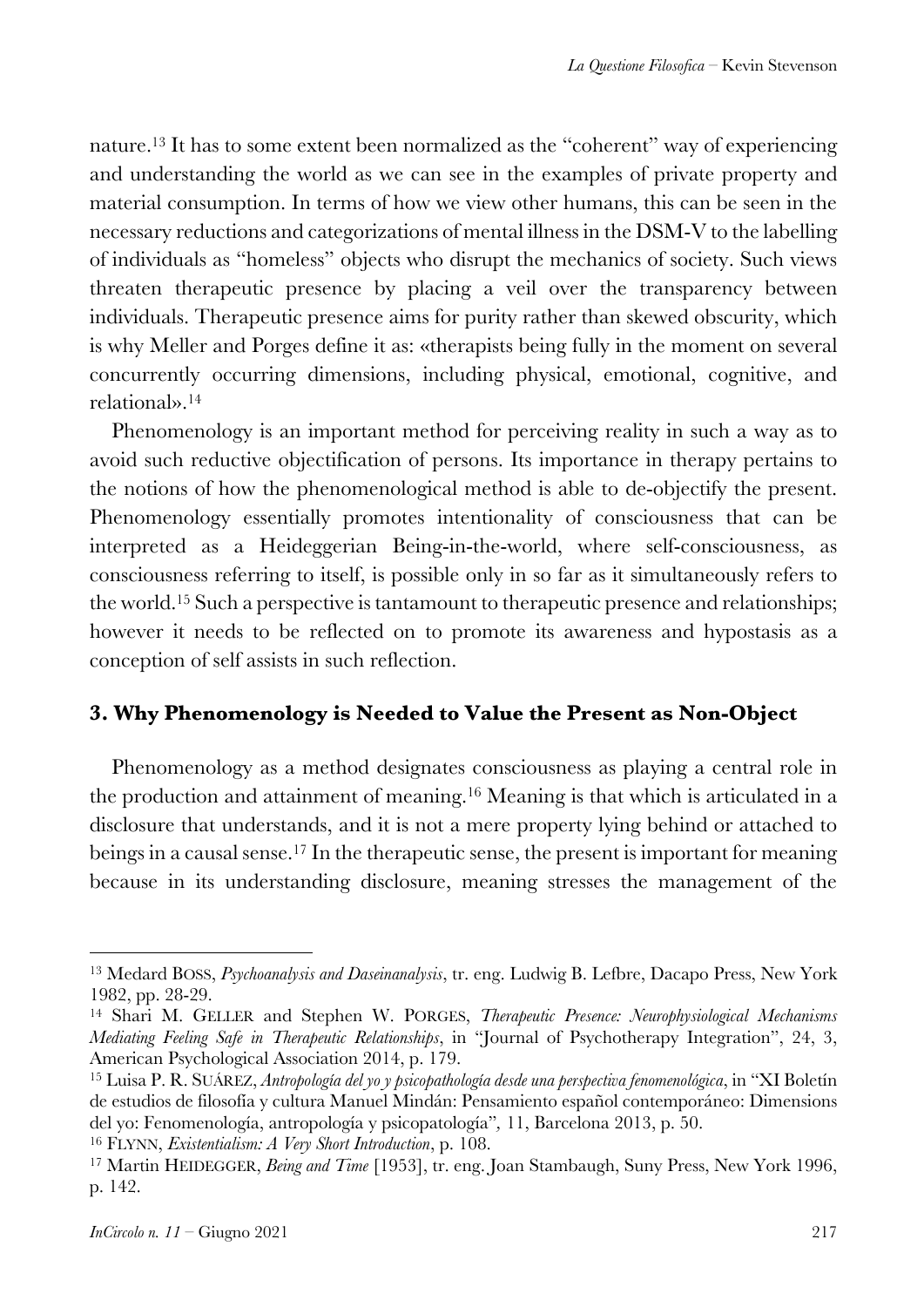present to achieve a future that is more effective and meaningful.18 It can be extrapolated from this aspect of the present that we should not understand the human being via the sciences of extra-human nature which constantly refer to the future and past as causal links that are causally linked.19 Knowing reality is not contingent upon only having the correct representation of what we find in the world represented as objective teleological goals to be reached and eventually possessed in the mind. Instead, living in the present that is engaging with our experience of it and allowing it to transcend any object/subject dichotomy can provide deeper meaning.20 Searching for meaning with a client/patient in need of purpose thus demands a resistance to possessing the knowledge derived from them, but also from possessing them as objective beings, which is why a continual creation of meaning is warranted.

When the present and consciousness are not subjected to the processes of thought which are processes that aim to objectify what is experienced, they prove to be intrinsic rather than instrumental. The present and consciousness can both share the attribute then of being taken as non-physical when not analyzed, which is argued to mean that they are not known directly through thought processes. The implications this has for identity is that it shows that our dependence on the present and likewise consciousness for identification of and for ourselves as humans, is a dependence that implies that we and objects of reality, cannot be known merely through our direct causal experience. We see this non-causal rationality in psychological terms in Sartre who embraced phenomenology in order to give us access to the inner life of the human being; access to the purposes and intentions that provoke humans to act, which contrasts with any natural causal interpretation of behaviour.21

Phenomenology deserves admiration for approaching the world and other human beings with clarity by entering reality without presuppositions upon reality's alterity. It takes reality as a phenomenon that is also free from presuppositions itself; presuppositions which leave open the possibility of skewing our understanding.22 The process of phenomenology interpreted here as an entrance and so an opening or a disclosure is thus free from judgements. The phenomenological process is a liberation from analysis and so that which is processed through phenomenological means neither provokes analysis nor is analyzed through phenomenology. Even the suspension of the

<sup>18</sup> LETTERI, *Heidegger and the Question of Psychology: Zollikon and Beyond,* p. 28.

<sup>&</sup>lt;sup>19</sup> Charles TAYLOR, *Sources of The Self: The Making of Modern Identity*, Harvard University Press, Cambridge 1989, p. 80.

<sup>20</sup> *Ivi*, p. 144.

<sup>21</sup> FLYNN, *Existentialism: A Very Short Introduction*, p. 121.

<sup>22</sup> Irvin D. YALOM, *Existential Psychotherapy*, Basic Books, Harper Collins Publishers, New York 1980, p. 16.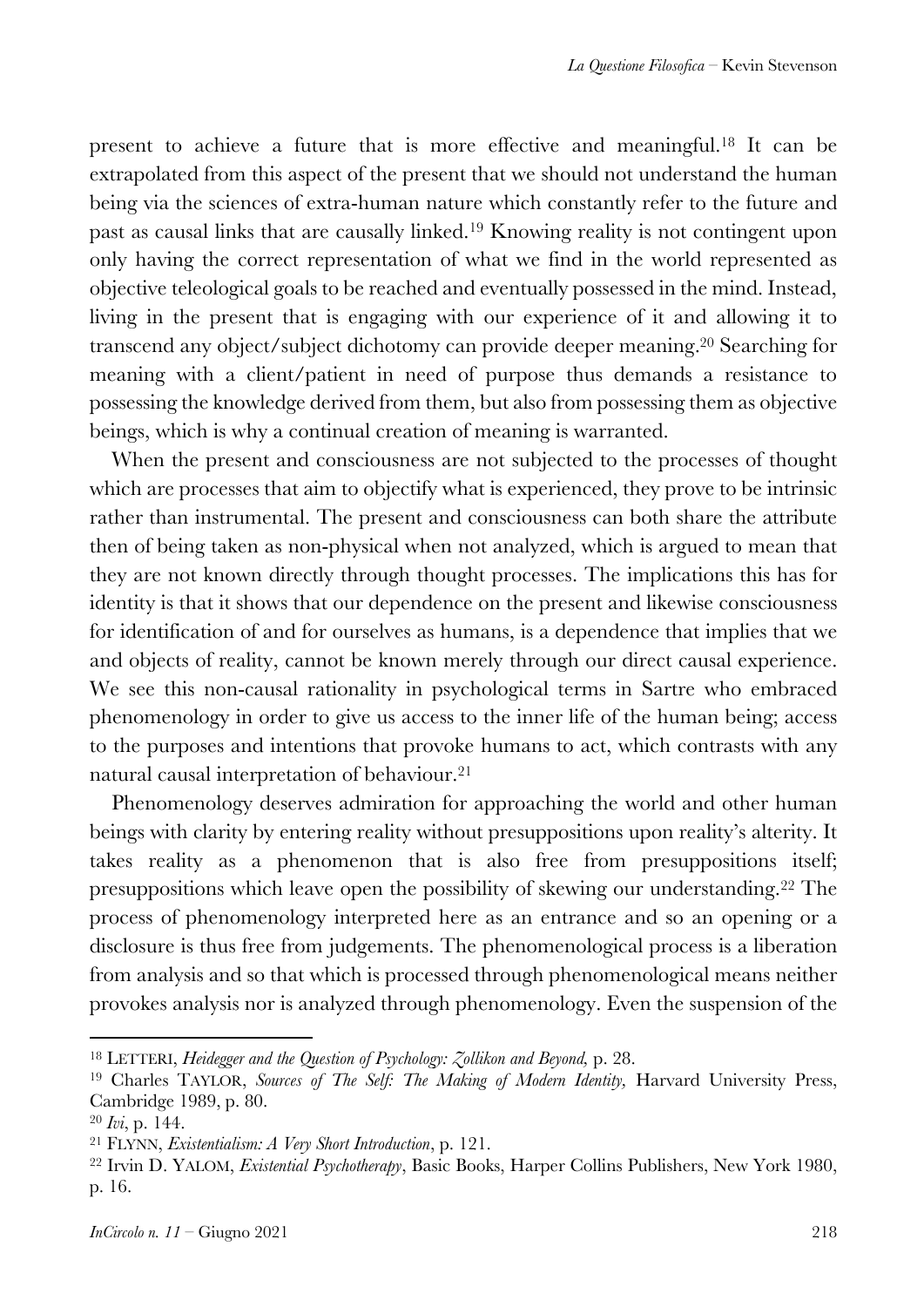recognition of such judgmental presuppositional analysis allows presuppositions to be viewed and scrutinized, and in turn set aside.23 Presence in therapy requires such suspension if there is to be authenticity between client and therapist. Removing the layers of judgment on a client is thus done so through phenomenology, allowing hypostasis to be considered one conceptual manner to strive for in which to attain such suspension.

#### **4. Phenomenological Understanding vs. Scientific**

The present moment which phenomenology values involves an essence of a situation and identity which unfold within this autonomous present. The importance this has in therapy is genuine engagement between the client and therapist. It is through a present that is not viewed as an instrumental object that we are able therefore to engage with a different reflection from the scientific Cartesian one. For Taylor, reality depends on humans, not physics, so the human sciences require less of a distance from the world than a natural scientific one as humanness in therapy is not known through science and physics.24 Likewise can be said of Heidegger's aim to understand human reality from the "inside" through to an "outside"; such a process is not done in a subjectivist way, but keeps in view the human being's essential loci in the universe.25 This can be considered an ascientific approach to understanding, and so we can see that phenomenology's role in this approach to grasping the human self, rejects the causality of science. We are not products of causal entities determining our body or psychology, thus we are not to conceive of ourselves as biological objects.26

We now see the repercussions of accepting only a scientific view on reality and the possible skewed results this can have in therapy. Perhaps one of the most important revelations from recognizing the potential fallacies inherent in a natural scientific view of the world is that humans are entities that are so spontaneous and creative that they require a field of study that is less objective than mechanized scientific analysis. Such a revelation not surprisingly is powerful enough to change not only our conceptions on knowledge and its existence, but also the human being itself. Science is built on a world that is directly experienced through causal means, and so phenomenology's "take" on the world, in which the world is already there, is not an objective world with an

<sup>23</sup> Bernard CULLEN, *Philosophy of existence 3: Merleau-Ponty,* in Richard KEARNEY (edited by), *Continental Philosophy in the 20th Century,* vol. 8, Routledge, London 1994, p. 91.

<sup>24</sup> TAYLOR, *Sources of The Self: The Making of Modern Identity*, p. 59.

<sup>25</sup> LETTERI, *Heidegger and the Question of Psychology: Zollikon and Beyond*, p. 4.

<sup>26</sup> CULLEN, *Philosophy of existence 3: Merleau-Ponty*, pp. 89-90.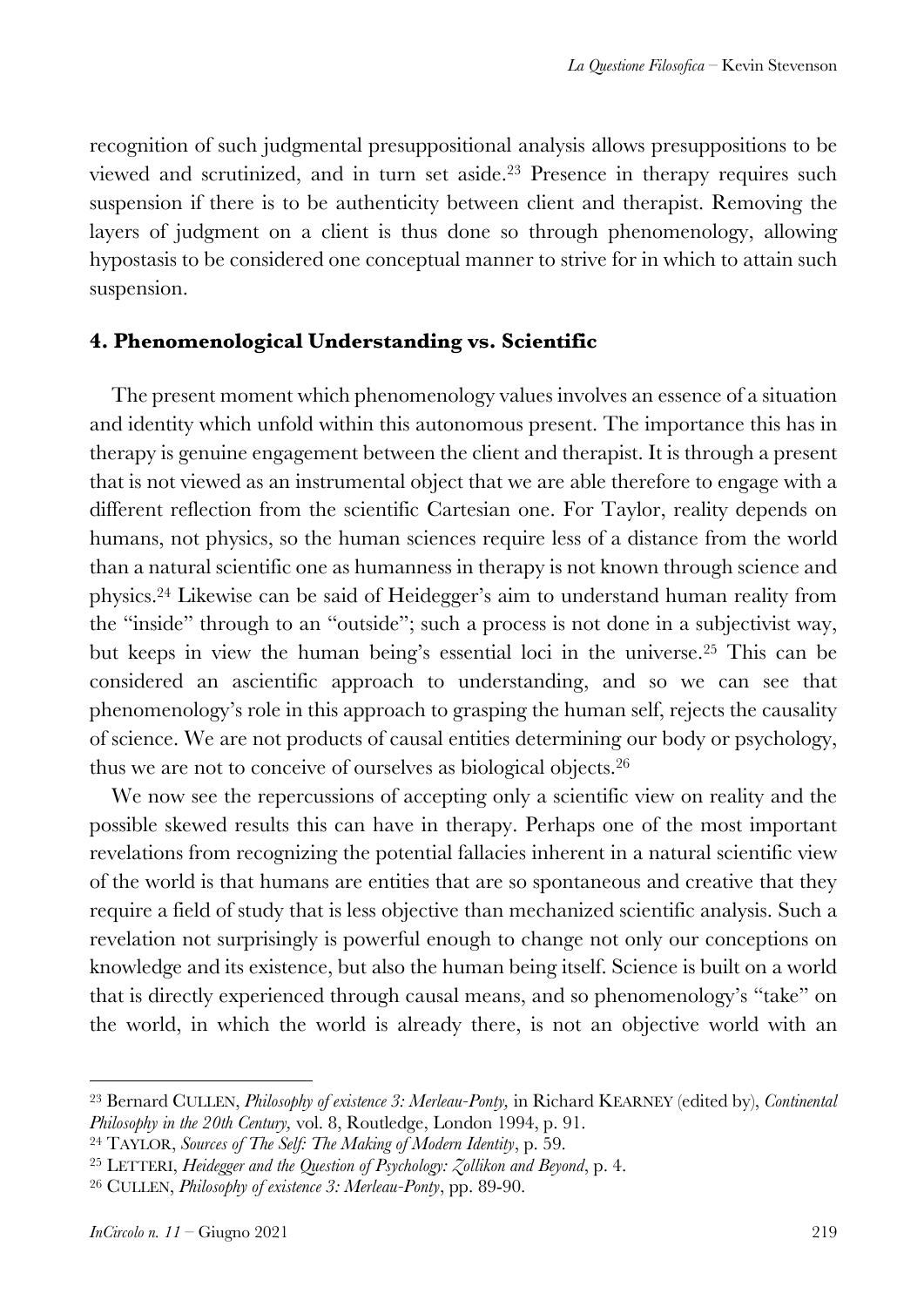objective present. The human being is the world's source, which means that our existence does not derive from causal antecedents (social and physical environment), rather it comports or tends towards them.<sup>27</sup> This tendency is what the hypostatic conception of the human coheres with, as it respects the client's presence through a suspended judgment.

Such fluid suspension avoids the purpose of analyzing the perceptual foundations upon which knowledge finds itself, but which also precede knowledge.28 In virtue of not fixing what is encountered in reality, the client is not manipulated for the sake of analysis but rather "left alone". We will now explore this new conception of the human being as a result of avoiding causal identification.

#### **5. The Non-Causal Interpretation of the Human Being**

Heidegger's interpretation of phenomenology assists us in exploring the "unfolding essence" of the self which is a notion that can be applied to clients.<sup>29</sup> Defining the "I" as a subject in a scientific sense, is to consider it as always and already objectively present; hence the need to question if in saying "I", the human, or Dasein (Heidegger's "there-being") really does express itself as being in the world or not. The Dasein's everyday saying "I" may not truly take itself as being in the world.<sup>30</sup> For our purposes, the therapist needs phenomenology to shift their perspectives on time and experience in order to unfold their own and their clients' essence through hypostasis/understanding, without mundane everydayness. The process of unfolding has been shown to transpire through non-causal means that allow authenticity and congruence to flourish. This requires phenomenological activities that can be, in existentialist terms, "followed through" in a present that is not "taken" nor "given" as a mere object.

De-objectifying refrains from a causal interpretation of reality and can be understood through the "de-realizing" of the world, which is an activity we see in Sartre. For Sartre, images in the mind are not mere miniature objects projected on the external world for their comprehension, which has raised the issue of corresponding the inner and the outer world. Consciousness' imagining power "de-realizes" the world of perception; a power requiring a non-objectified present in which objects are not merely to be found in the mind, but rather allows for the revelation of the features found in

<sup>27</sup> *Ibidem*

<sup>28</sup> *Ibidem*

<sup>29</sup> LETTERI, *Heidegger and the Question of Psychology: Zollikon and Beyond*, p. 27.

<sup>30</sup> HEIDEGGER, *Being and Time*, p. 296.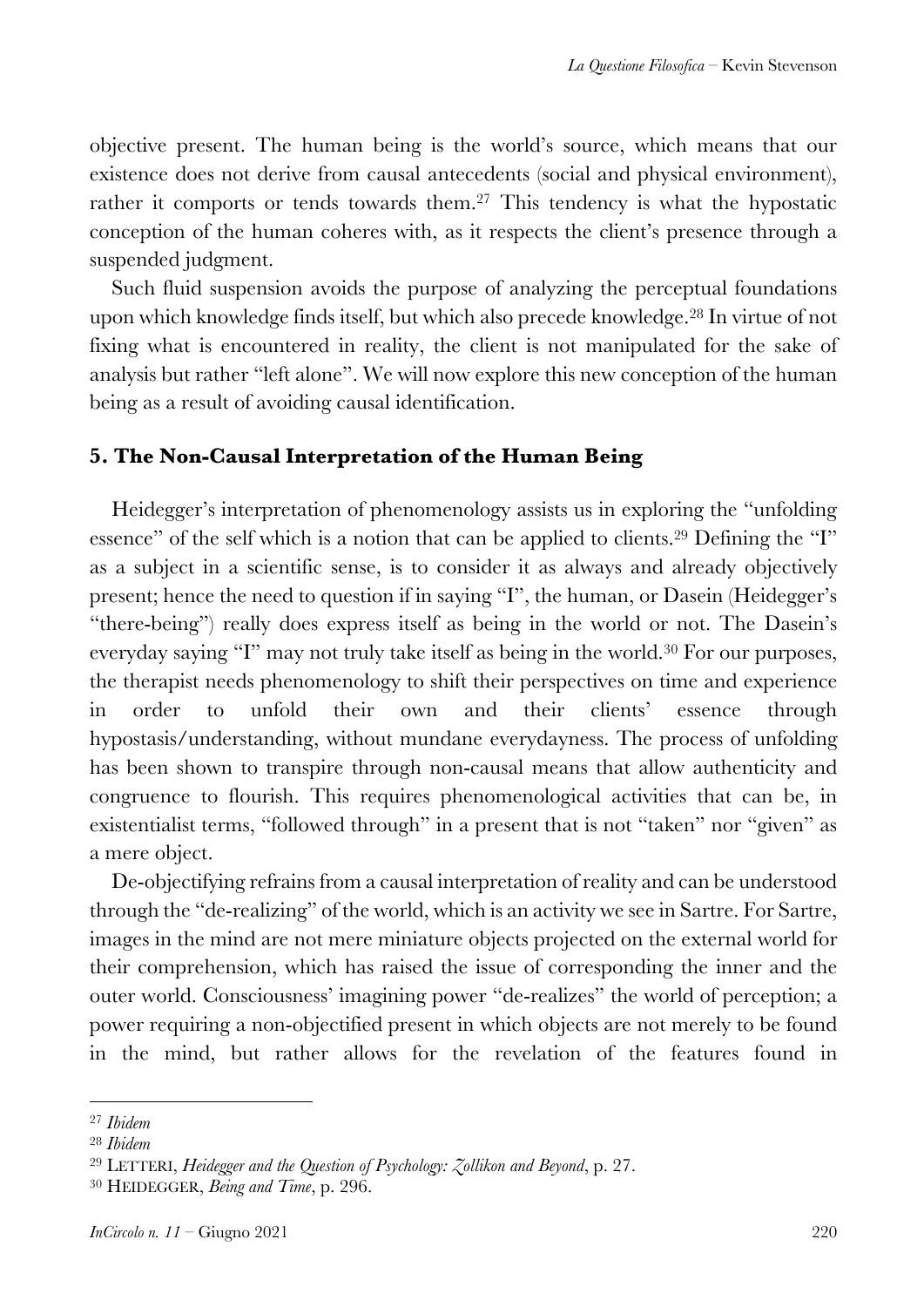phenomenological description.31 Modern reason that depends on natural science is procedural, and so what this reason aims to do is not contemplate order, but build pictures of things found in reality and its accompanying present via rational thinking which objectifies what is perceived through a first-person point of view.<sup>32</sup> Applying this reason to a client is detrimental to their selfhood, as their potential projection as a hypostasis is reduced to a static object (stasis) whilst a therapist performing the application also reduces themselves in the process. This interpretation of hypostasis as a potential mode of being for therapeutic use is to therefore be contrasted with any connotation of reification. Hypostasis equates in this project as an identity of movement, and the "not-yet", not a reduced object or concept, because hypostasis cannot exactly be "pinned down". Stasis, on the other hand, represents such objectified reduction, referring to being stymied, immobilized and static.<sup>33</sup>

Taking the self and other individuals as hypostasis involves conceiving their identities as a representation that is found in present reality. This representation supervenes on its essence rather than being a mere effect or epiphenomenon of it. Considering Levinas' linkage of the present and hypostasis by stating that the present is at the same time an event, but not yet anything existing, yet also a pure event expressed through a verb,34 we can consider hypostasis as having therapeutic benefits through its grounding of settings and clients in the present moment. Phenomenological reduction takes place in a present that is experienced as phenomena rather than a fixed object in a spatialized time. Phenomenology's reduction thus provides a manner of perceiving the world that allows us to witness the extent to which a therapist and a client are embedded in the world.35

Human existence involves pure and invisible capacities for receiving and perceiving (*Vernehmen*), and so an "understanding" is in demand in therapy that is not akin to any "capsule-like" mind filling process in the scientific sense. Phenomenology, rather, supports an "understanding" that is unquenchable and so "open textured".<sup>36</sup> It serves as the method that can provide such open textural interpretation, as it aims to deal with that which is before conceptualization. This signifies that it deals with experience which is indirect and subjective. Applying this phenomenological method in therapy thus allows for discovering clients as present representations through hypostasis (just as God

<sup>31</sup> FLYNN, *Existentialism: A Very Short Introduction*, p. 20.

<sup>32</sup> TAYLOR, *Sources of The Self: The Making of Modern Identity*, p. 168.

<sup>33</sup> Robert J. LIFTON, *The Protean Self: Human Resilience in an Age of Fragmentation*, University of Chicago Press, Chicago 1993, p. 81.

<sup>34</sup> LÉVINAS, *Time and the Other*, p. 52.

<sup>35</sup> CULLEN, *Philosophy of existence 3: Merleau-Ponty*, p. 91.

<sup>36</sup> LETTERI, *Heidegger and the Question of Psychology: Zollikon and Beyond*, p. 5.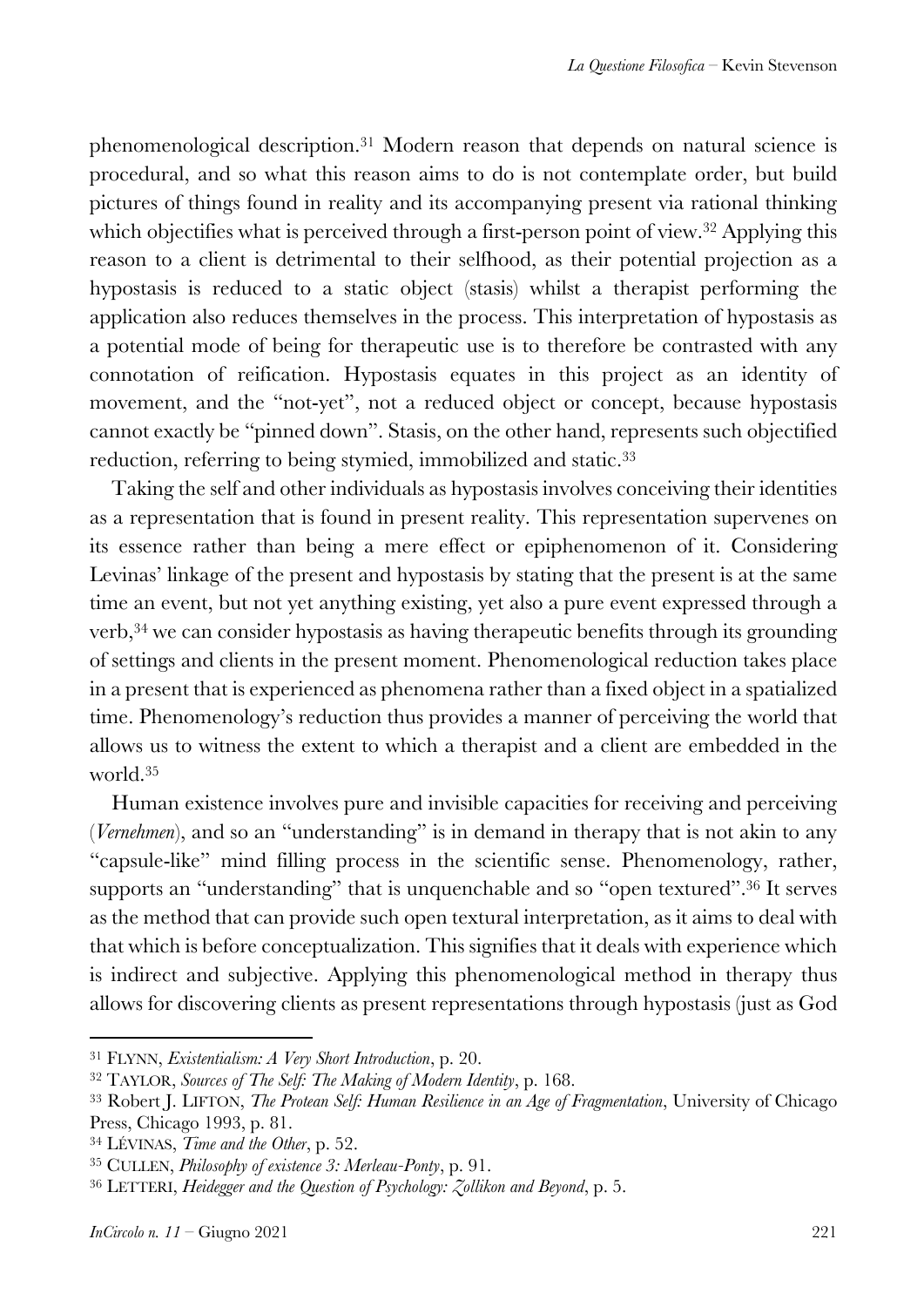can be understood through the Son) rather than understanding them through interpretations of labels and categories that are developed through analysis.

Phenomenology uncovers the origins or fundamental notions of clients to provide for a clearer view of the essential core for all the aspects of their being. This allows us to explore the embodied human being (for example Heidegger's Dasein) and self by not treating the self, nor the present as spatial objects, but rather recognizing their "making room" and how this interweaves with the present.<sup>37</sup> Such space making can be considered a phenomenon of human existence, which considers the human being as dwelling in a primordial ontological clearing.38 Consequently, phenomenology can be hermeneutical in therapy, as its task can provide for a phenomenological description that brings forth our "inkling" or pre-understanding of a client and their issues, which can be considered an implicit awareness of Being; a precognitive and immediate comprehension.39

The present when treated non-objectively acts as the portal within this sort of "understanding" that is non-cognitive based and non-objective based, in turn being considered pre-theoretically based. This sort of process persists as an "understanding" that does not involve an objective present, since conceiving of an objective present implies that one has already disengaged from the world in order to gain the stance toward it required to objectify it analytically. Disengagement for analysis contends with an authentic presence by a therapist, since the intellectual activity of disengagement in therapy will prevent the phenomenological stance of appearing to the client as the therapist "really is" and vice-versa. Promoting a hypostatic presence in the therapy setting will allow for clearer disclosure and authenticity by allowing the client and the therapist to be congruent without requiring the intellectual activity of reification.

Understanding then is not merely dependent on the receiver of information being present and the communicator successfully disseminating the information. The state of being of both parties is also important, and so being in a state of hypostasis not only permits understanding by allowing the flow of information to proceed to the other person, but also by provoking the process in the first place to transpire authentically without intellectual distancing from the reality presented in which the other individual is present. Contrasting between Freud and Rogers is relevant here, as though they may have had similarities between their approaches, the former could be interpreted to inhibit ordinary human interaction with clients in order to reach a pure scientific

<sup>37</sup> *Ivi*, p. 7.

<sup>38</sup> *Ivi*, p. 8.

<sup>39</sup> FLYNN, *Existentialism: A Very Short Introduction*, p. 120.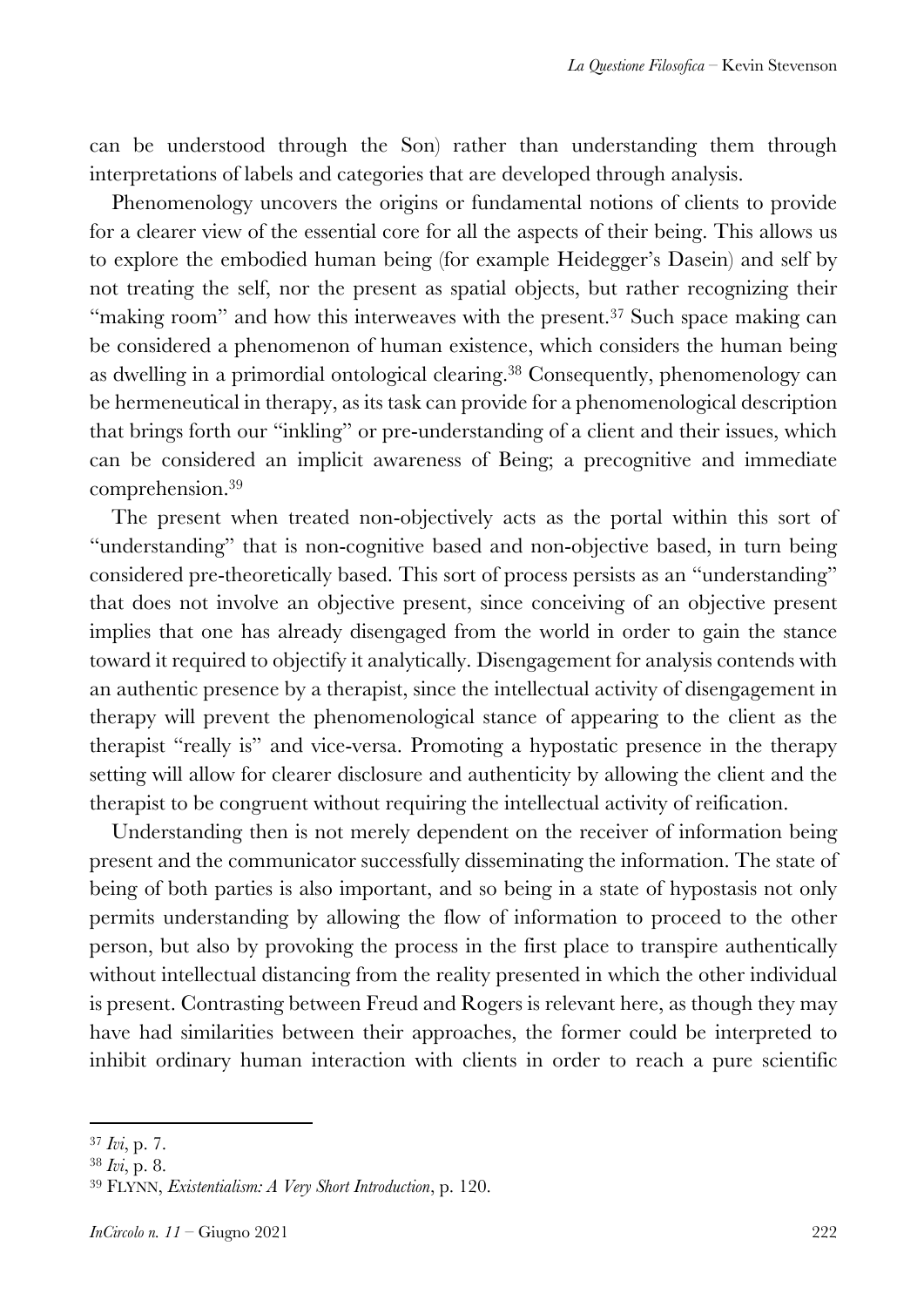objectivity whereas the latter would inhibit ordinary interaction to display acceptance of emotion and feeling.40

Adopting Heidegger's view that genuine and primordial truth rests in pure intuition, not in mere scientific cognition,<sup>41</sup> we can consider a purity that allows for nonjudgmental perceptions of clients. Cognition of an objectified present, on the other hand, involves possibilities of disclosure that fall short of an understanding of being, as they negate the moods of primordial belonging where we are presented before our Being as a "there".42 The therapist needs to be aware of themselves within therapy in order to ensure they are not "falling prey" to the client or disengaging from the setting. Heidegger informs that such an inauthentic present, as the Now, lacks the Moment, and is irresolute, as it is a making present that takes place via falling prey to the "world".43 Hypostasis ensures that a therapist does not become vulnerable to labelling or reduction by their clients and even vice-versa, by not remaining in a static state for such reification. Therapeutic presence thus involves resisting disengagement, as it starts with therapists producing a present before therapy itself. This is done in order to meet clients from this presence in order to maintain a state of being that is characterized as grounded, open and aware.<sup>44</sup> Such a presence we have seen thus contrasts with cognition as a form of understanding. We can understand "cognition" coming from *cogitare* and *cogere* which mean to gather or collect, so as cognition involving a metaunderstanding that considers thinking as an inner order we build not create; an order Descartes would use in a new way with his *cogito* subject (the I think therefore I am).<sup>45</sup> In therapy, we have seen the importance of aiming to accept clients as they are rather than as sources of information to be processed cognitively for categorical collection. Presenting oneself as hypostasis, thus as fluidly open and receptive, is key to preventing causal interpretations of the world, but also to allow for conceptions of oneself to be free from objective analysis. Whether or not both therapist and client perform such phenomenological interpretation within therapy is an important question; however, the therapist should put themselves in a position to promote it for the sake of authenticity and congruence.

<sup>40</sup> Kyle ARNOLD, *Behind the Mirror: Reflective Listening and its Tain in the Work of Carl Rogers,* in "The Humanistic Psychologist", 42, 2014, p. 357. DOI: 10.1080/08873267.2014.913247.

<sup>41</sup> HEIDEGGER, *Being and Time*, p. 160.

<sup>42</sup> Rudiger SAFRANSKI, *Martin Heidegger: Between Good and Evil*, tr. eng. Ewald Osers, Harvard University Press, Harvard 1998, p. 158.

<sup>43</sup> HEIDEGGER, *Being and Time,* p. 311.

<sup>44</sup> GELLER and PORGES, *Therapeutic Presence,* p. 179.

<sup>45</sup> TAYLOR, *Sources of The Self: The Making of Modern Identity*, p. 142.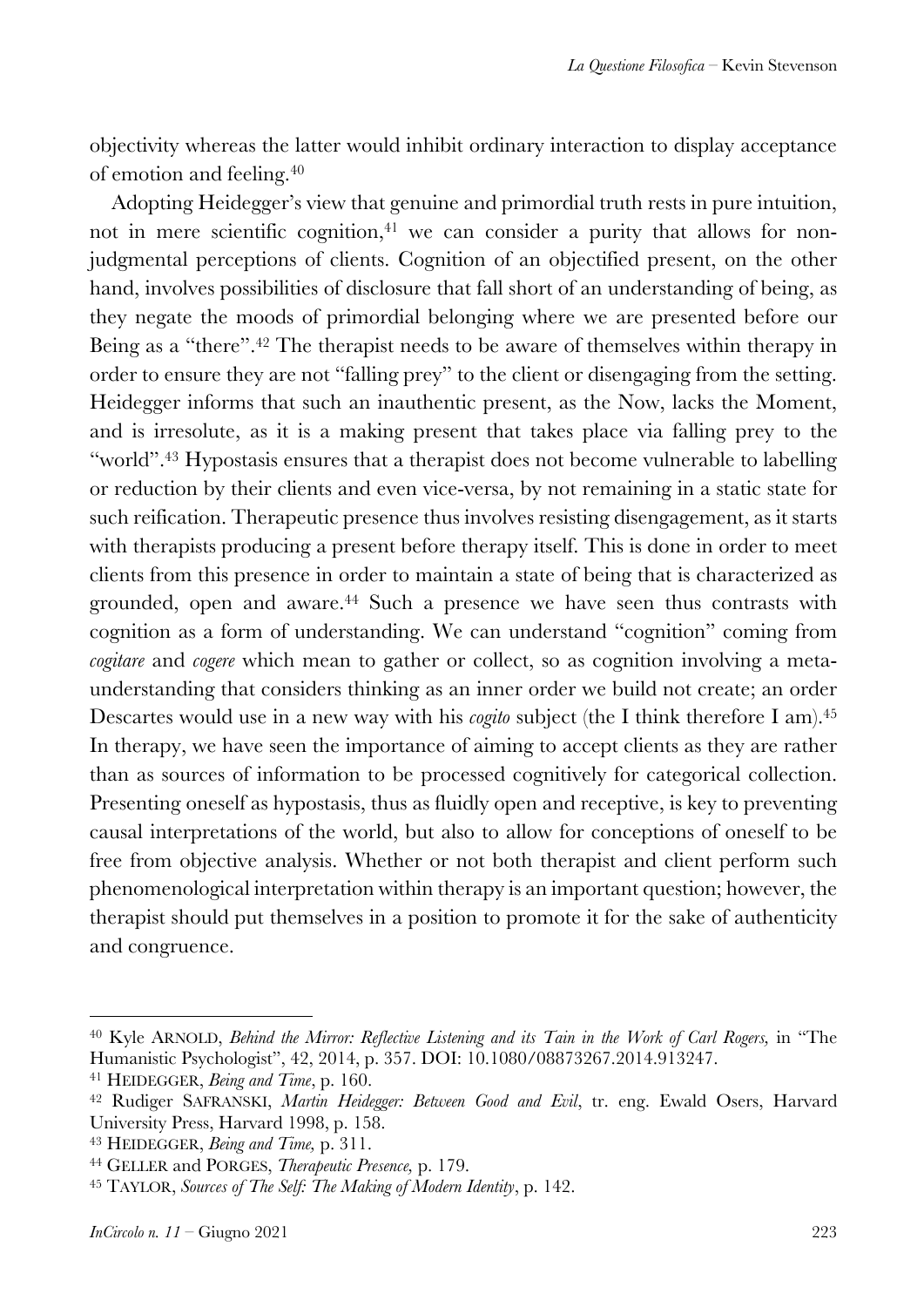#### **6. Essence or Authenticity: if there is any?**

Phenomenology is necessary for disclosing authenticity in any relationship. Historicity through phenomenology can prevent a therapist for example from accepting a vulgar interpretation of the client's or their own history. Such inauthenticity refers to an inauthentic covering over and disguise which presents itself when disengagement from reality for objective analysis takes place.<sup>46</sup> This inauthenticity involves a masking of authenticity through a vulgar understanding of not only "understanding" itself, but Dasein (Heidegger's there-being) and its history. Inauthenticity of a person or of another involves objectifying the present in order to hide from it, which also objectifies the person(s) present in the process. Avoiding the vulgar conception of history then is a phenomenological task which deduces historicity purely from Dasein's primordial temporality, in turn countering the vulgar interpretation's temporal character of history.47 The purity of Dasein is thus based on Dasein never being past because it is never objectively present, as it exists, it is never reduced to an objective presence.<sup>48</sup>

Heidegger's notion that "what is", thus "Being", is hidden, unthought of and undisclosed, considers that being authentic requires being creative, inquisitive, and having an open and receptive attitude to possibilities. Authenticity is thus a way of being, and so the creative manner in which we communicate our hypostasis and our hypostasis itself are reflections of our authenticity and congruence. Being authentic thus allows us to de-objectify the present *Now* and convert it into an authentic *Moment* which is important for relating to clients in therapy settings.

Through phenomenology we can now understand personhood in a broader context than through the autonomous rationality of Modernity, as phenomenology recognizes the range of feeling, embodied selfhood, emotion and value.49 Phenomenology thus brings us back to that first moment of valuing the present, as it allows us to bracket oneself and others, and in turn bracket the moment to provide for a clearer understanding of who we and others are. Seeing the world aesthetically is to see it phenomenologically, and so means engaging with it in a manner that does not objectify the experience of the present moment, but rather places us in the present time in such a way that we inwardly experience ourselves through every moment.<sup>50</sup> Such awareness

<sup>46</sup> HEIDEGGER, *Being and Time*, p. 344.

<sup>47</sup> *Ivi*, p. 345.

<sup>48</sup> *Ivi*, p. 348.

<sup>49</sup> Dermot MORAN, *Let's Look at it Objectively: Why Phenomenology Cannot Be Naturalized,* in "Royal Institute of Philosophy Supplement", 72, 2013, Cambridge University Press, Cambridge 2013, p. 51.

<sup>50</sup> Petruska CLARKSON, *Gestalt counselling in Action*, Sage, London 2004, p. 15.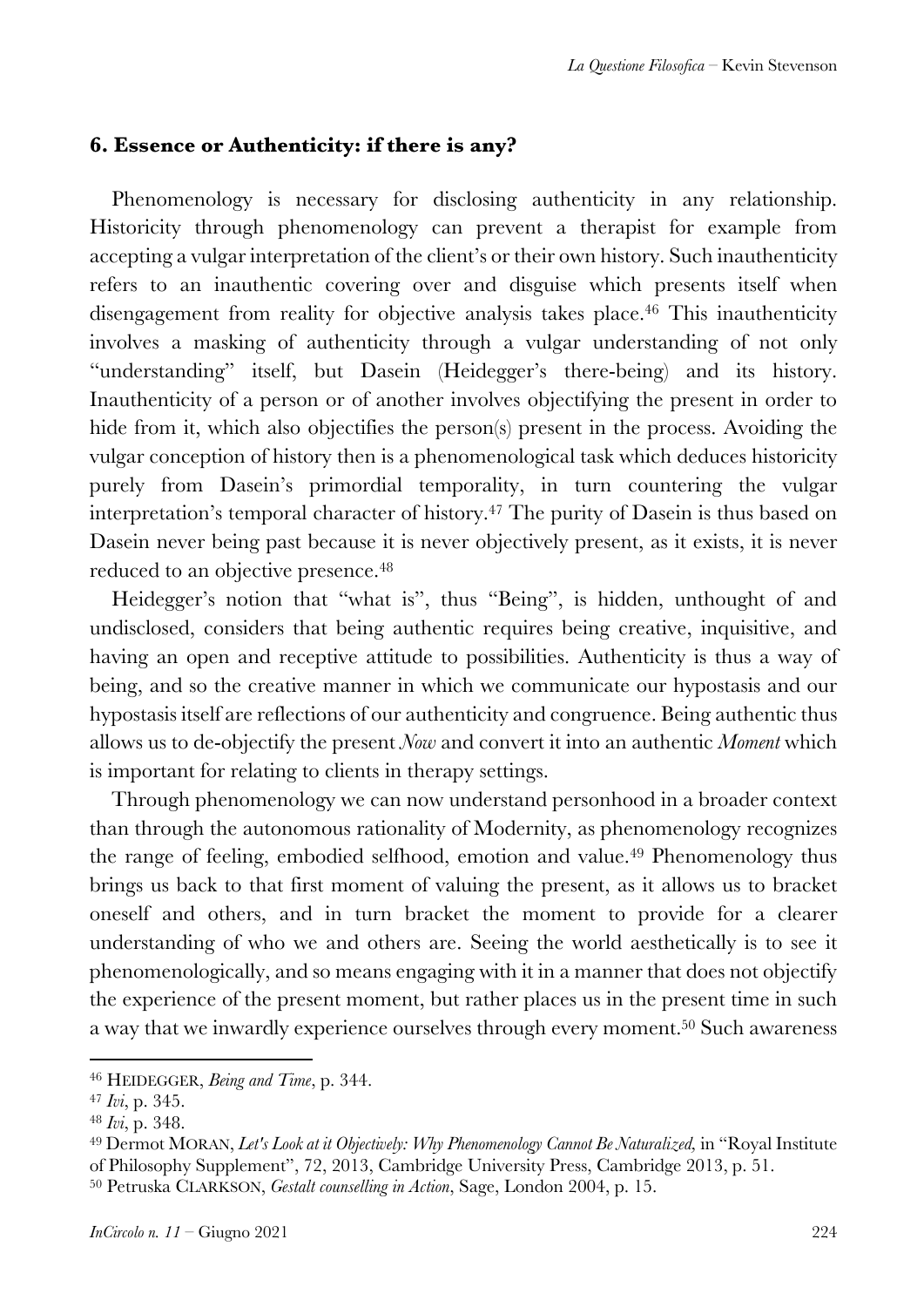is important for the therapist to recognize their "blind spots", but also to suspend their judgment on their clients; a suspension that clients should be learning to appreciate in therapy. Phenomenology thus seeks sources of knowledge through concentration on immediate experience that is without presuppositions and assumptions, as description is valued over interpretation.<sup>51</sup>

We can be considered less aware of ourselves the less we find ourselves engaged in phenomenological experience, since we cannot perceive a constant phenomenological experience due to the make-up of our perceptual capacities. At times, we will need to objectify the present and so we cannot be authentic all the time. In the contemporary world we eventually succumb to stasis, and thus let our actions remain in concealment because we often forget the forgetfulness of our Being.<sup>52</sup> Under stasis, we embrace the passing Now, which is an objectified present added to the past, whereas the authentic human which a therapist should be striving to reach, aims to be a hypostasis as a medium which moves in time, but also produces time through spontaneity and initiative.53

Therapists must channel what is communicated from clients in a time that is not disengaged, but rather lived through if the therapy is to involve authentic clarity. The disengagement that has derived from Modernity for example, implies an autoobjectification of self and a separation between ourselves through the first person perspective, so that the human being as a subject has a consciousness of its thought to disengage from it and objectify it; in turn denying its way of being.<sup>54</sup> We will see that this disengaged perspective on the world is neither conducive nor productive for living in the world and should be limited in therapy, as it denies our experience of the "things and individuals themselves", especially clients. Disengagement can be said to be responsible for the superficiality of ourselves and our worlds. Such disengagement means disengaging from our embodied perspective which is a perspective that involves seeing objects as qualified and thus in themselves rather than analytically as objects of information.55

<sup>51</sup> *Ibidem*

<sup>52</sup> HEIDEGGER, *Being and Time,* p. 202.

<sup>53</sup> SAFRANSKI, *Martin Heidegger: Between Good and Evil,* p. 53.

<sup>54</sup> TAYLOR, *Sources of The Self: The Making of Modern Identity,* p. 175.

<sup>55</sup> *Ivi*, p. 145.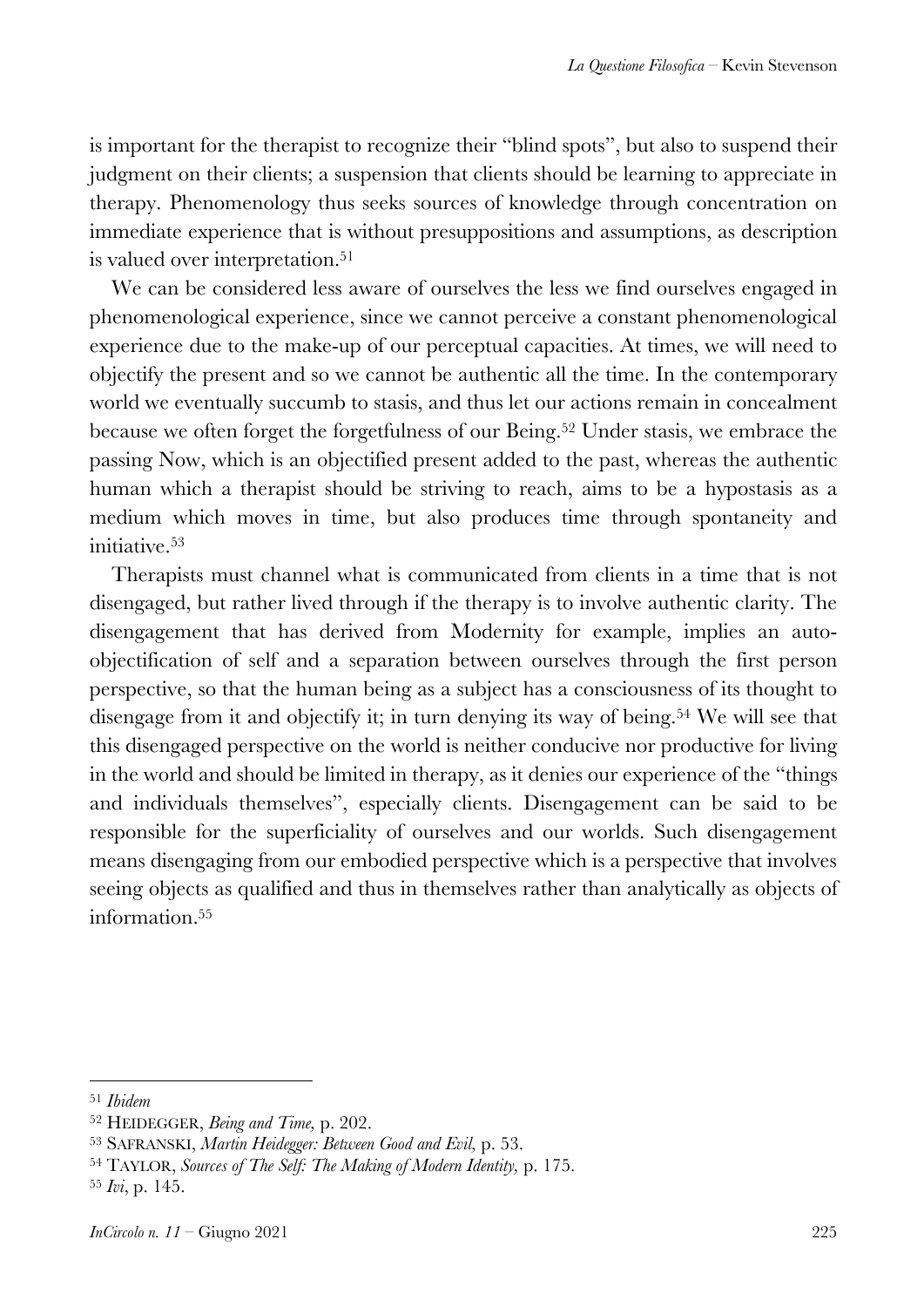# **7. How Does Phenomenology Allow Us to Interpret Time and Self?**

Cognition is one of action's functions, and so Heidegger claims it is a mistake to attempt to understand in virtue of recognizing awareness that is outside itself through collecting information.56 Understanding is thus no mere cognition as we have seen in its conception as hypostasis, but involves engagement with a present that is nonobjectified for any detached analysis. Heidegger and Husserl have different interpretations on this, as Heidegger is against the phenomenological exploration of awareness in Husserl. For Heidegger, "real understanding" derives from dealing with the world practically and so explored via life's practical activity through engagement.<sup>57</sup> Humans are the only creatures we know of that are caring beings because they experience such a horizon open ahead of themselves, allowing them to take the time to care as "lived temporality".58 Caring in therapy thus requires a practical engagement with clients in order to understand them fully. It is not only how others, especially in therapy, appear to us but how we appear to them. Rogers' trance-like state in therapy, which aims to allow therapists to be genuine/congruent, empathetic and display unconditional positive regard, encapsulates the conception of the therapist as hypostasis rather than an objectified stasis in therapy; this trance-state refrains from internal and external objectification.59 Entering such a trance reflects the fluidity and openness of the being of hypostasis, and allows understanding to be considered a continual state rather than an act of possession.

To refrain from objectification, Heidegger gives priority to being over thinking which undermines any subject/object dichotomy for interpreting reality and other human beings. The human being deals with the possibility of being toward different modes of behaviour, ways of being, or hypostasis with inner-worldly beings; the ego, the present moment, and such modes are not objectively present as they would be for Cartesian natural science.60 This is why we are looking at how this should be done through a shift in our meta-understanding by reorienting ourselves to the present nonobjectively with hypostasis representing the mode for this shift. To counter the scientific understanding of self and remain authentic, Heidegger informs that Dasein is not objectively present in space, because it never fills out space as a useful or real thing does

<sup>56</sup> SAFRANSKI, *Martin Heidegger: Between Good and Evil,* p. 156.

<sup>57</sup> *Ibidem*

<sup>58</sup> *Ivi*, p. 157.

<sup>59</sup> Carl R. ROGERS, *A personal formulation of client-centered therapy*, in "Marriage and Family Living*"*, 14, 4, 1952, p. 344.

<sup>60</sup> HEIDEGGER, *Being and Time*, p. 195.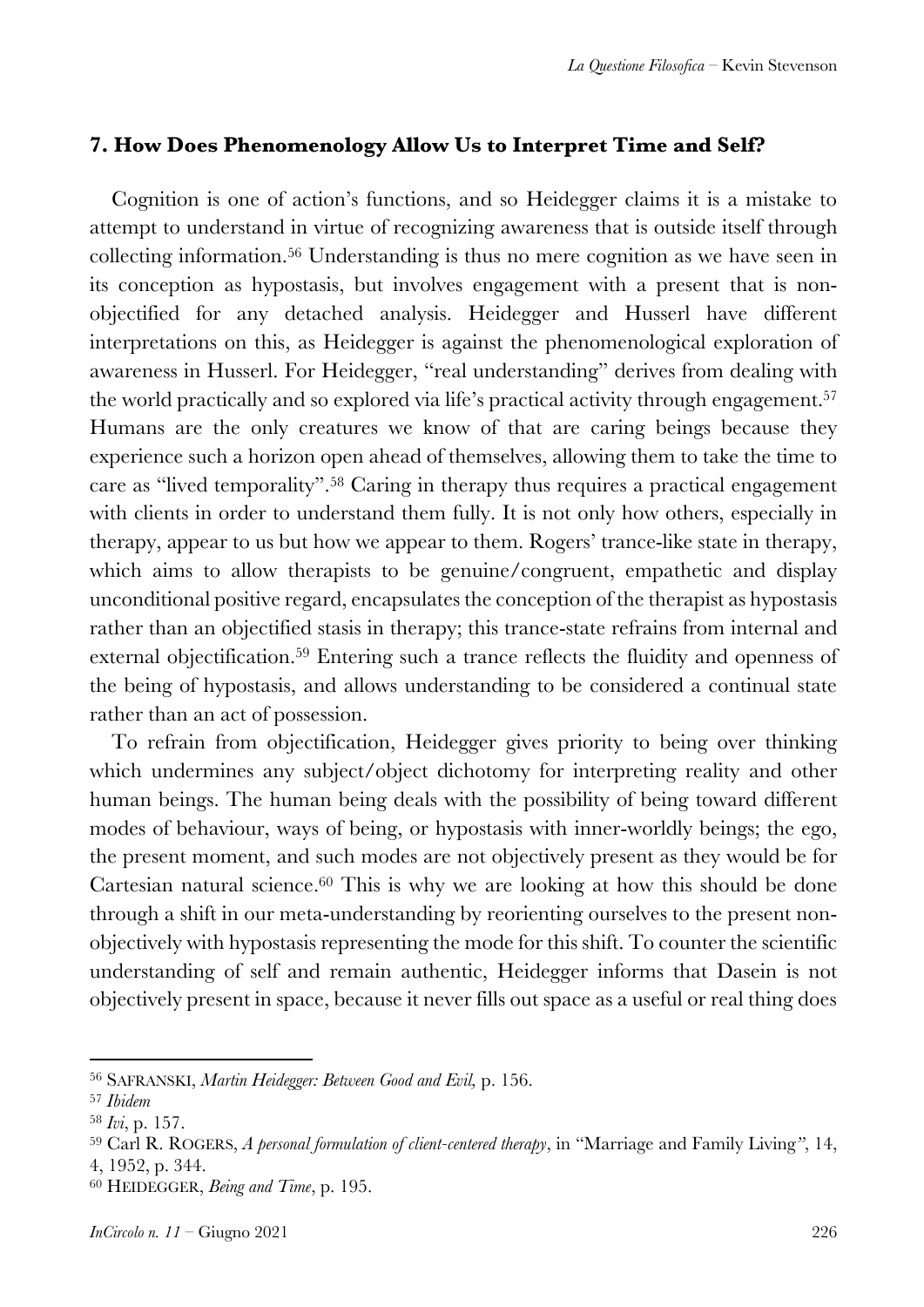by having boundaries divide them from surrounding space.<sup>61</sup> Dasein rather takes space in, so it is not merely objectively present in a piece of space or an objectified present in which its body fills out.<sup>62</sup> The features of Dasein here are reminiscent of the state of hypostasis this paper is propounding, which is considering understanding as an engaging process rather than one of mere analysis.

Heidegger supports the notion that objectification avoids Dasein's temporality which we have seen is a notion that is detrimental to an authentic therapist-client relationship.63 Today, science continues on with Dasein's detrimental tendency to understand itself in terms of the world, thus as a thing that is among other things.

The phenomenological "lived experience" in a therapy session is thus conducive to presence rather than cognitive analysis of the client and what they communicate. We have seen that this strays from any theoretical conceptualization of the world, such as Cartesian natural science, which relates the human being to the world through thinking.64 Phenomenology can be considered then a scheme which shows there is a subjective internal space that confronts an objective outer space without strict object/subject dichotomies; showing our thoughts and perceptions as acting differently from the normal scientific understanding of how they act.65

#### **8. Existence as a Non-Object**

Through the consideration of Dasein as represented by hypostasis, and by designating objective presence as *existentia* and existence as Dasein's being, we see that Heidegger aims to show that Dasein's being requires a new characterization, apart from *existentia.*<sup>66</sup> Heidegger stresses that the beings that are not Dasein have objective presence as their mode of being and that when we thus question the formal reflective perceptions of the "I" as a given, we gain access to a phenomenological problem with its meaning in the formal phenomenology of consciousness.67 The self, or the "I" therefore, along with others, are to be understood not as objective presences, but in a non-committed formal indication of something which reveals itself in the phenomenal

<sup>61</sup> *Ivi*, p. 336.

<sup>62</sup> *Ibidem*

<sup>63</sup> *Ivi*, p. 151.

<sup>64</sup> FLYNN, *Existentialism: A Very Short Introduction,* p. 61.

<sup>65</sup> SAFRANSKI, *Martin Heidegger: Between Good and Evil,* p. 77.

<sup>66</sup> HEIDEGGER, *Being and Time,* p. 39.

<sup>67</sup> *Ivi*, p. 109.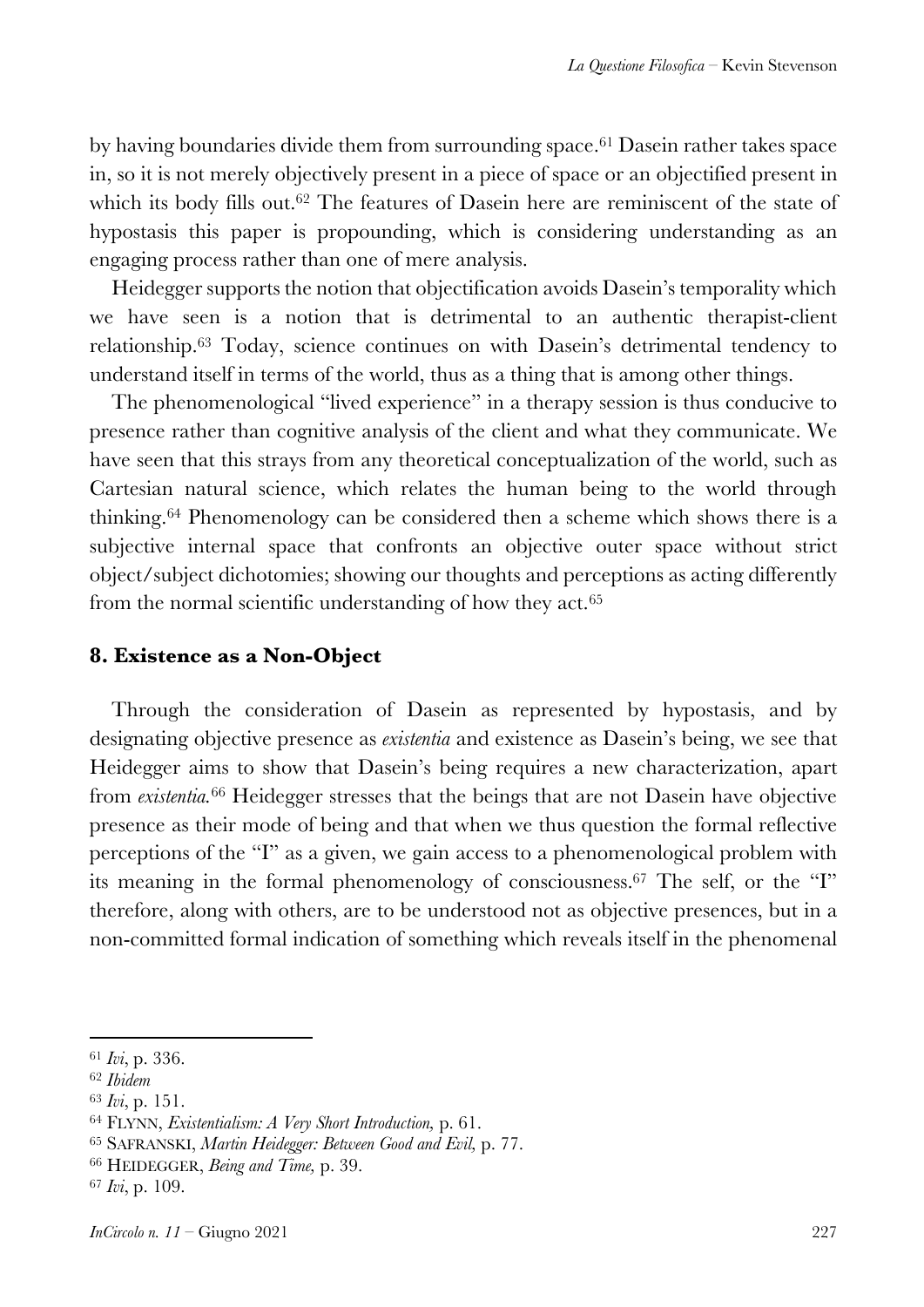context of being as that being's "opposite"; hence "not I" does not mean something like a being lacking "I-hood", but instead means a mode of being of "I" itself.68

Heidegger critiqued objectivization in order to allow human life to reveal itself in its own specificity because since human life escapes our understanding in the scientific sense, attempting to capture it from the objectivizing and theoretical attitude, we lose the references of the life-world. The theoretical-natural attitude de-experiences experience through an objectified present which in turn de-worlds the world we find ourselves in.69 Such an approach to reality is not conducive to therapy, as therapy is perhaps one of the most essential activities in which authenticity and truth should be embraced if it is to be effective, and we see how objectification of the present is detrimental to such novel representation and experience.

#### **9. The Authentic Moment vs The Inauthentic Now**

The anticipation of resoluteness involves an authentic present which is nonobjectified. Heidegger characterizes this maintaining a resolution as disclosing our situation, because within resoluteness the present is brought back from objectification.<sup>70</sup> The authentic present held in temporality that is authentic is the Moment for Heidegger which contrasts with the Now, as we have seen above.<sup>71</sup> We thus see there is an inauthentic and authentic present for Heidegger, the former of which objectifies the present. On the contrary, Heidegger considered that the authentic present, or Moment, refers to:

the resolute raptness of Dasein, which is yet held in resoluteness, in what is encountered as possibilities and circumstances to be taken care of in the situation. The phenomenon of the Moment can in principle not be clarified in terms of the Now. The Now is a temporal phenomenon that belongs to time as within-time-ness: the now "in which" something comes into being, passes away, or is objectively present.<sup>72</sup>

Resoluteness is thus a useful term for therapy, in that its characterization of disclosure should be kept in mind when considering the therapeutic relationship. The client's "situation" is perhaps the main content of interest in the therapy session and to skew its presence through causal means signifies interpreting it as a reduced experience within an objectified spatio-temporal present. We now see the interrelatedness between

<sup>68</sup> *Ibidem*

<sup>69</sup> SAFRANSKI, *Martin Heidegger: Between Good and Evil*, p. 146.

<sup>70</sup> HEIDEGGER, *Being and Time*, p. 311.

<sup>71</sup> *Ivi*, p. 311.

<sup>72</sup> *Ibidem*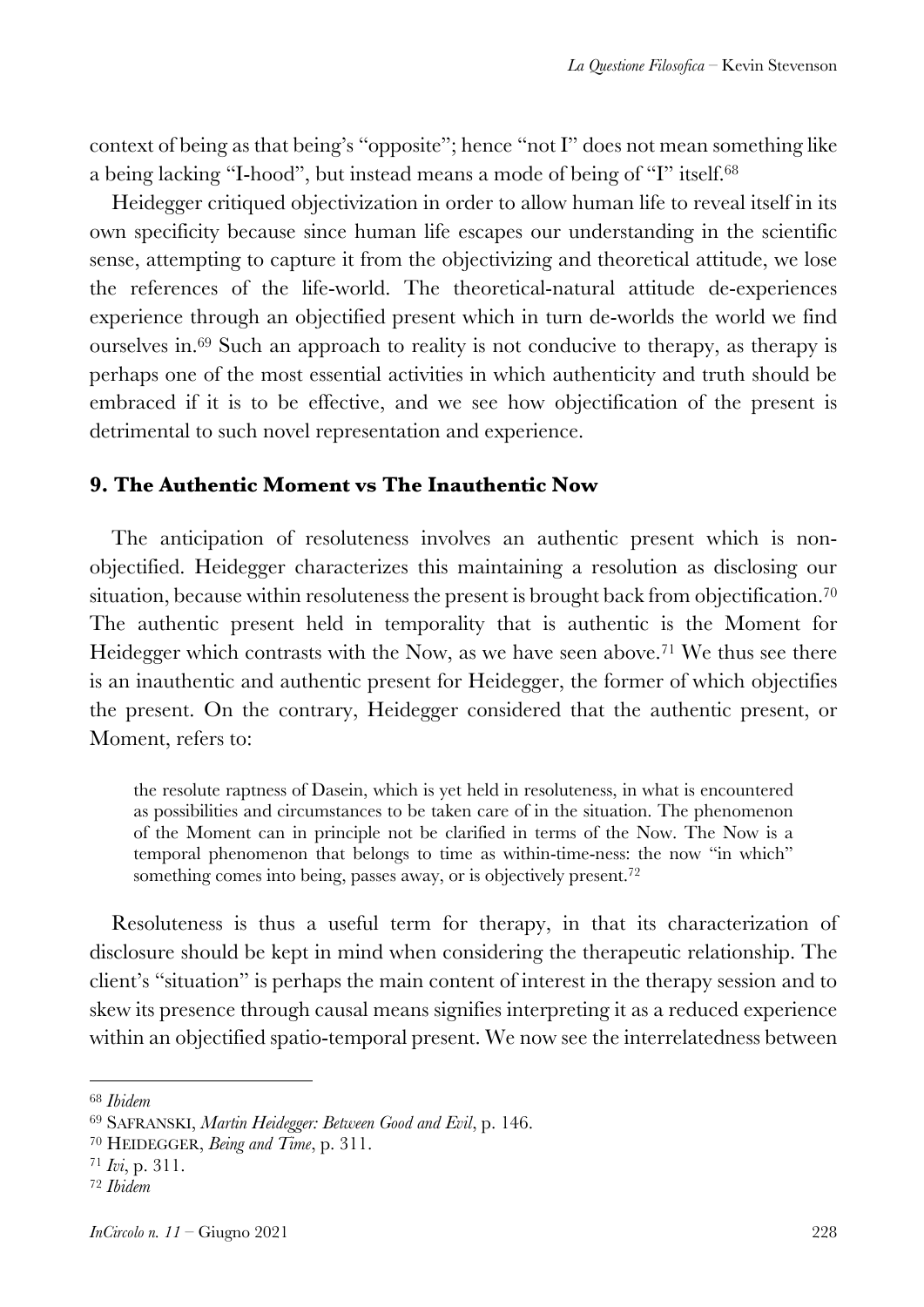the concepts of hypostasis, understanding, authenticity, Dasein, and the present moment. What can we conclude from this?

#### **10. Conclusion**

We can now frame understanding as synonymous with hypostasis, and so deviating from natural scientific work, as it can be seen, along with interpretation (for Heidegger and likewise for Gadamer) as a fundamental way of being in the world.73 For Heidegger, understanding along with attunement are the fundamental existentials constituting the "there's being", constituting the being-in-the-world's disclosedness, as Heidegger states: «Understanding harbors in itself the possibility of interpretation, that is, the appropriation of what is understood».74 Letteri concedes, that under this Heideggerian view the present is not objectified because we are beings in time who are already and always engaged with an understanding of self, others and things in the world; understanding is circular as we are only able to start where we are.75 This understanding devalues the need for objectifying the present for scientific purposes in order to understand what we encounter in the world. Heidegger considers the engagement we are involved in with the world before any such objectification takes place. Therapists should aim for this primitive engagement in therapy in order to engage in empathy with clients, and we have seen how Rogers considered this a state of being in a trance. Within this trance there will be no need for therapists to inhibit themselves, as the trance appears to undermine all desires except for the one that is eager to understand.76

Phenomenology is important for such preunderstanding because we are interpreting what we are already and always in contact with "as it is". This interpretation requires a recognition of that which shows itself in the way it shows itself; a process of understanding that takes place over time, and in turn needs an orientation to the present as a non-object to respect such speculation.<sup>77</sup> For Heidegger then, the present and its world is not treated as a thing or assemblage of things that is merely "out there", but is the entire manner which Dasein moves in a concerning way. This movement we have been characterizing as hypostasis and as synonymous with understanding. Dasein projects its own Being on its possibilities, and this projecting of understanding also has

<sup>73</sup> FLYNN, *Existentialism: A Very Short Introduction*, p. 118.

<sup>74</sup> HEIDEGGER, *Being and Time*, p. 150.

<sup>75</sup> LETTERI, *Heidegger and the Question of Psychology: Zollikon and Beyond*, p. 93.

<sup>76</sup> Kyle ARNOLD, *Behind the Mirror,* p. 362.

<sup>77</sup> LETTERI, *Heidegger and the Question of Psychology: Zollikon and Beyond*, p. 93.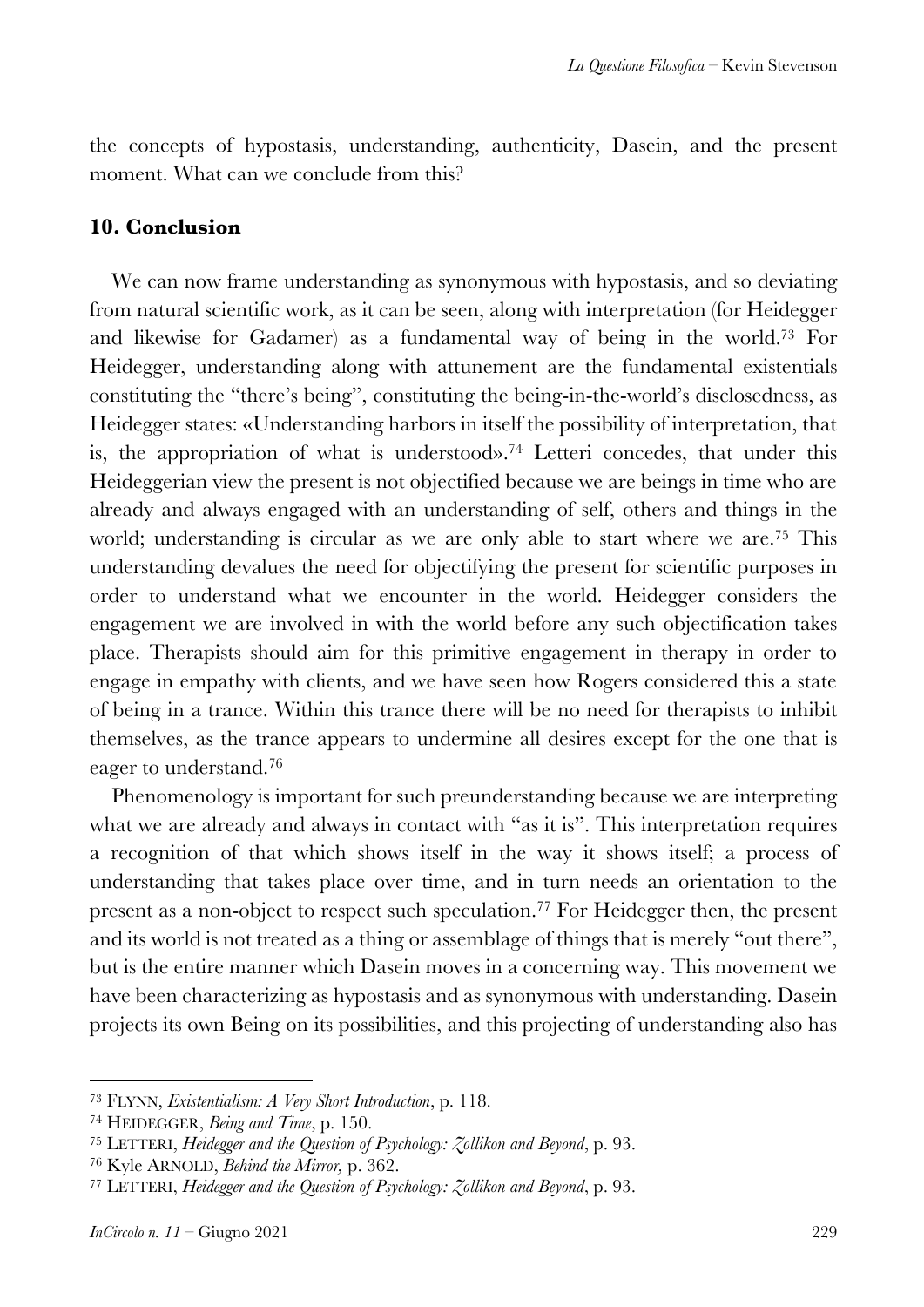a proper possibility of self-development through authenticity.78 We can apply this in therapy as a therapist and client express themselves as tacitly already "outside" when they understand each other, thus they are not considered "cut off" as something internal from the outside of themselves.79 Heidegger thus opposes a Cartesian view of the subject that is disengaged from the world in this manner, as Heidegger claims that: «Essentially understanding, Dasein is initially together with what is understood».80

This phenomenological epistemology is important for therapy in which it is crucial that authenticity is present between therapist and client. Hall informs that for Heidegger, understanding is not objective nor an objective, rather it is something that we do.81 Considering a quote from Heidegger that: «Understanding is the being of such a potentiality of being which is never still outstanding as something not yet objectively present, but as something essentially never objectively present, is together with the being of Dasein in the sense of existence», <sup>82</sup> we can see the importance of resisting an objectivist view in therapy. Understanding is an existential that is fundamental, it is not a definite sort of cognition nor a cognition in general that would grasp something or someone like a client, thematically.<sup>83</sup>

When we engage in (or as we have propounded engage as) understanding, we are not just supporting a mere "staring" at *prima facie* reality to value the present. Such a *tabula rasa* character of experience can lead to a failure to understand a client fully and purely and could be conceptualized as the polar opposite of objectifying the present moment.84 Rather, a therapist resisting their own objectification provides a state of existence as a tentative hypostasis that prevents their reality from being objectified as well. Such an existence is necessary in therapeutic settings in which therapists and clients are to feel they are not "falling prey" to what Heidegger would term the "They" or to each other.

Although there are occupations that might embrace or benefit from being inauthentic and succumb to the "They", where superficiality, dishonesty and persuasion are key, hypostasis can be understood as a mode of being that allows therapists to authentically rise to their clients and their needs whilst remaining true to their core values. Understanding in this mode has been shown to be akin to being

<sup>82</sup> HEIDEGGER, *Being and Time,* p. 135.

<sup>78</sup> *Ivi,* p. 18.

<sup>79</sup> HEIDEGGER, *Being and Time,* p. 152.

<sup>80</sup> *Ivi*, p. 153.

<sup>81</sup> Jonathan HALL, *Understanding and Interpretation in the Clinical Setting: A Heideggerian Perspective,* in "Existential Analysis", 15, 1, 2004, pp. 109-115.

<sup>83</sup> *Ivi*, p. 309.

<sup>84</sup> *Ivi*, p. 140.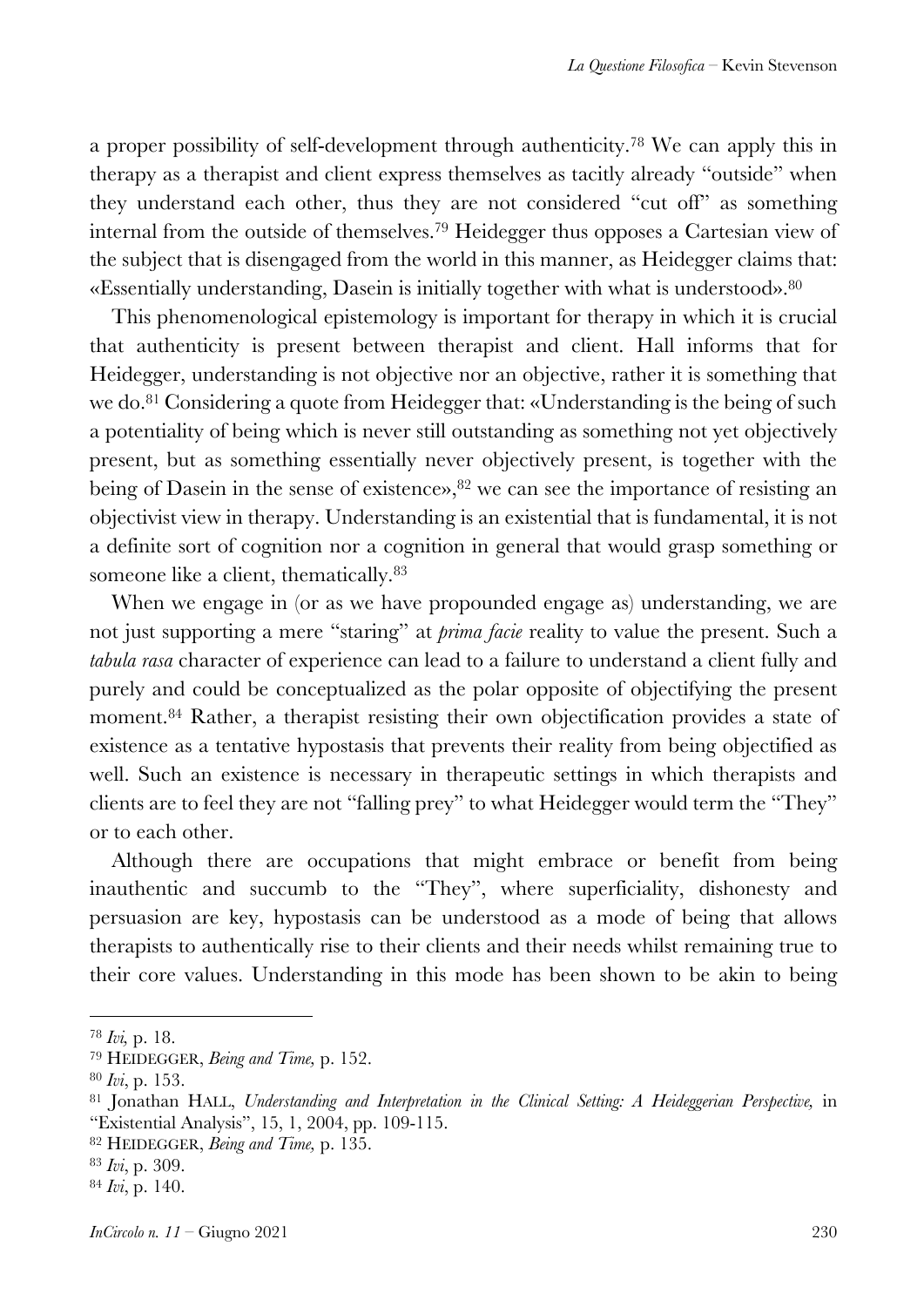"under a trance" rather than involving a process of finding information "under a rock". It is hoped that therapists develop ways to consider how to enter this mode of hypostasis in their practice. Whether a mask is involved in this process is a questionable point of contention. As mentioned above with the concept of prosopon in which it was questioned if persona and mask equate with hypostasis, the question arises, do and should we wear a mask in therapy as therapist or client? One possible answer to this question can be whether or not we interpret the mask as a true representation of our self of our own creation or as a tool to hide our true selves.

# **References**

- Kyle ARNOLD, *Behind the Mirror: Reflective Listening and its Tain in the Work of Carl Rogers*, in "The Humanistic Psychologist"*,* 42, 2014, pp. 354-369. DOI: 10.1080/08873267.2014.913247.
- Eric BERNE, *Transactional Analysis in Psychotherapy: A Systematic Individual and Social Psychiatry*, The Guernsey Press, Guernsey 1961.
- Medard BOSS, *Psychoanalysis and Daseinanalysis*, tr. eng. Ludwig B. Lefbre, Dacapo Press, New York 1982.
- Petruska CLARKSON, *Gestalt counselling in Action*, Sage, London 2004.
- Bernard CULLEN, *Philosophy of Existence 3: Merleau-Ponty*, in Richard KEARNEY (edited by), *Continental Philosophy in the 20th Century,* vol. 8, Routledge, London 1994, pp. 86- 107.
- Johan DE TAVERNIER, *The Historical Roots of Personalism*, in "Ethical Perspectives", 16, 3, 2009, pp. 361-392.
- Thomas FLYNN, *Existentialism: A Very Short Introduction,* Oxford University Press, Oxford 2006.
- Shari GELLER and Stephen W. PORGES, *Therapeutic Presence: Neurophysiological Mechanisms Mediating Feeling Safe in Therapeutic Relationships*, in "Journal of Psychotherapy Integration", 24, 3, American Psychological Association 2014, pp. 178-192.
- Alexander L. GUNGOV, *Patient Safety: The Relevance of Logic in Medical Care*, Verlag, Stuttgard 2018.